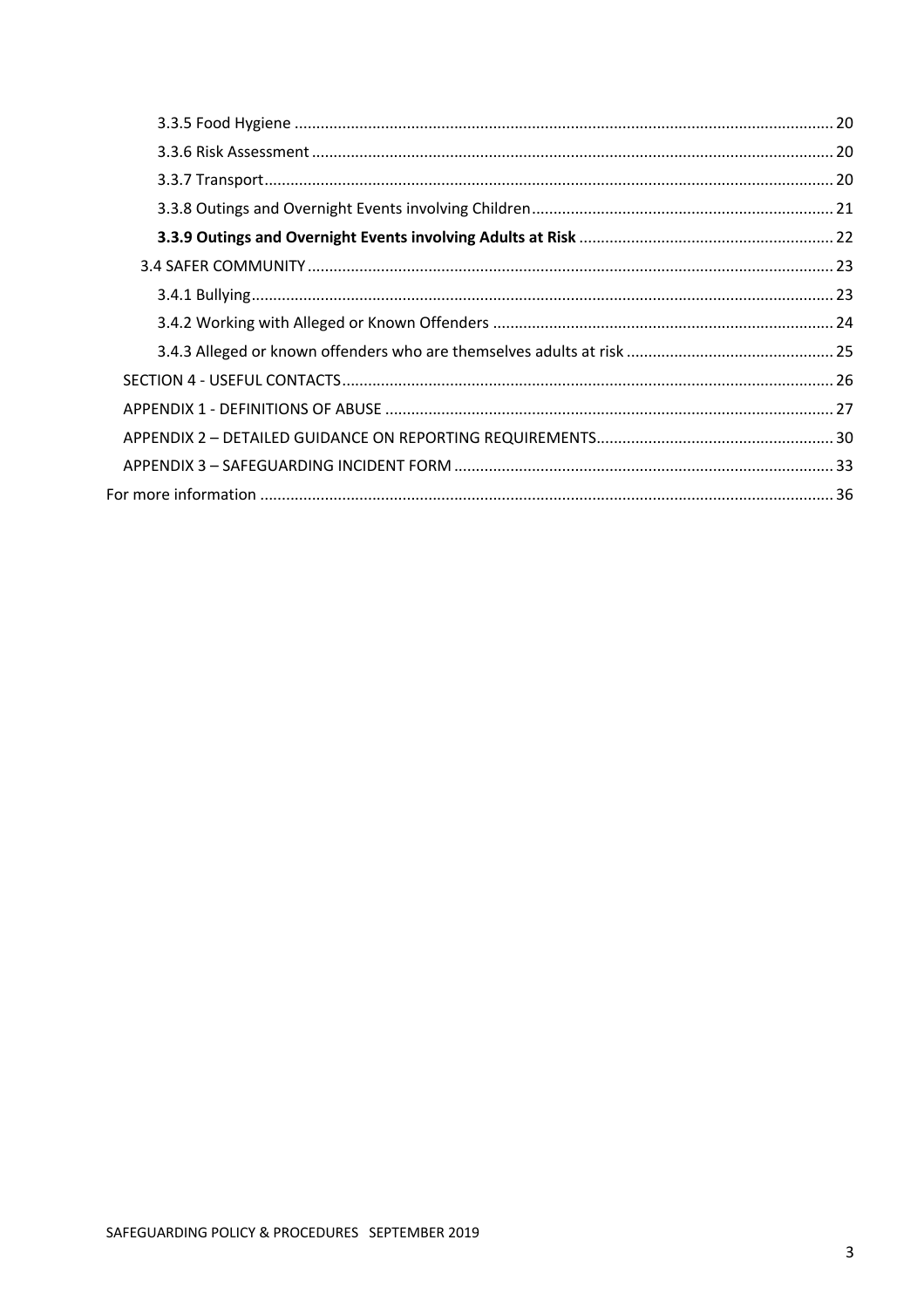# **DEFINITIONS OF TERMS**

For the purpose of this guide, the term 'child' refers to anyone under the age of 18 years.

There is no standard single definition for an adult at risk, so for our policy we are using the following simple definition taken from CCPAS (Churches' Child Protection Advisory Service):

*'Any adult aged 18 or over who due to disability, mental function, age, illness or traumatic circumstances may not be able to take care or protect themselves against the risk of significant harm, abuse, bullying, harassment, mistreatment or exploitation'.*

# **SECTION 1 – SAFEGUARDING POLICY STATEMENT**

# **SAFEGUARDING POLICY STATEMENT FOR BARROW BAPTIST CHURCH**

#### **Purpose**

The purpose of Barrow Baptist Church is to share the good news and love of Jesus Christ and to have a positive impact in our community.

As part of this, we:

- Welcome children and adults at risk into the life of our community
- Run activities for children and adults at risk
- Make our premises available to organisations working with children and adults at risk

#### **Our safeguarding responsibilities**

The church recognises its responsibilities in safeguarding all children, young people and adults at risk, regardless of gender, ethnicity, sexuality or ability.

As members of this church we commit ourselves to the nurturing, protection and safekeeping of all associated with the church and will pray for them regularly. In pursuit of this, we commit ourselves to this policy and to the development of sound procedures to ensure we implement our policy well.

#### • **Prevention and reporting of abuse**

It is the duty of each church member to help prevent the abuse of children and adults at risk, and the duty of each church member to respond to concerns about the well-being of children and adults at risk. Any abuse disclosed, discovered or suspected will be reported in accordance with our procedures. The church will fully co-operate with any statutory investigation into any suspected abuse linked with the church.

#### • **Safer recruitment, support and supervision of workers**

The church will exercise proper care in the selection and appointment of those working with children and adults at risk, whether paid or voluntary. All workers will be provided with appropriate training, support and supervision to promote the safekeeping of children and adults at risk.

#### • **Respecting children and adults at risk**

The church will adopt a code of behaviour for all who are appointed to work with children and adults at risk so that all children and adults are shown the respect that is due to them.

#### • **Safer working practices**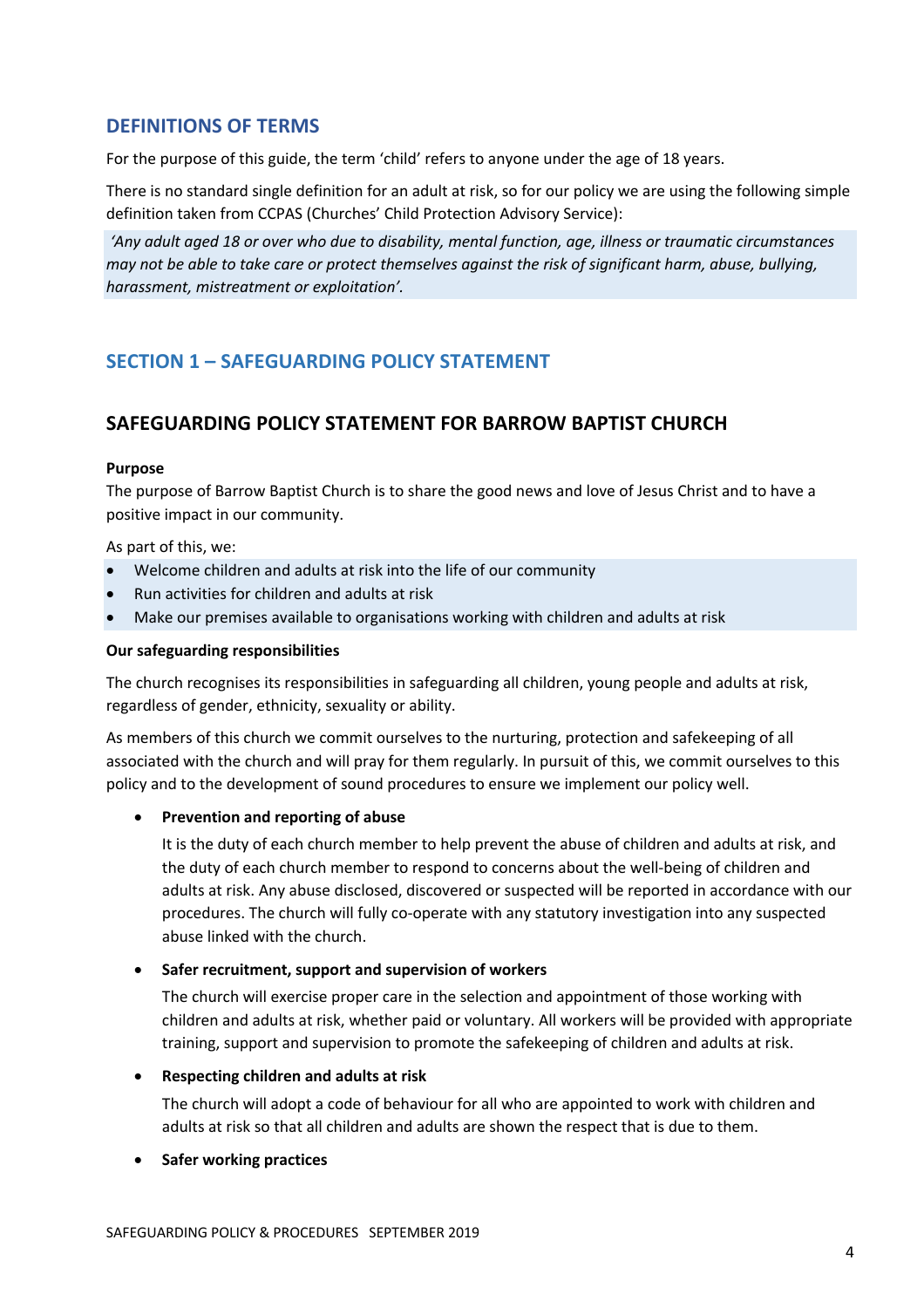The church is committed to providing an environment that is as safe as possible for children and adults at risk and will adopt ways of working with them that promote their safety and well-being.

#### • **A safer community**

The church is committed to the prevention of bullying. The church will seek to ensure that the behaviour of any individuals who may pose a risk to children, young people and adults at risk in the community of the church is managed appropriately.

#### **Safeguarding contact points within our church**

The church has appointed the following individuals to form part of the church safeguarding team:

#### **SHARON BRADWELL, Designated Person for Safeguarding (DPS)**

Will advise the church on any matters related to the safeguarding of children and adults at risk and take the appropriate action when abuse is disclosed, discovered or suspected.

Phone number: 01509 416445 ………………………. Email address: sharonbradwell@hotmail.com …………………

#### **THE MINISTER/S, Deputy Designated Person for Safeguarding (DDPS)**

Will assist the Designated Person for Safeguarding (DPS) in helping the church on any matters related to the safeguarding of children and adults at risk and take the appropriate action when abuse is disclosed, discovered or suspected.

**Rev Neil Jones**, Lead Minister: Phone: 07727 005829 Email: neil@barrowbaptist.org.uk

#### **LINDA WALL, Safeguarding Trustee**

Will raise the profile of safeguarding within the church and oversee and monitor the implementation of the safeguarding policy and procedures on behalf of the church trustees.

Phone number: 07969 994570 ………………….… Email address: linda.wall@btinternet.com ……………………………

#### **CLARE BLAIN, Safeguarding Administrator**

Will carry out DBS checks and training and maintain records on behalf of the church trustees.

Phone number: 01509 416603 ................................. Email address: administrator@barrowbaptist.org.uk ............

Where possible, the Church Safeguarding Team will work together if and when issues arise. However, each person has a responsibility to report allegations of abuse as soon as they are raised.

*Further definitions of these roles can be found in the BUGB publications 'Safe to Grow' (2011) & 'Safe to Belong' (2015).*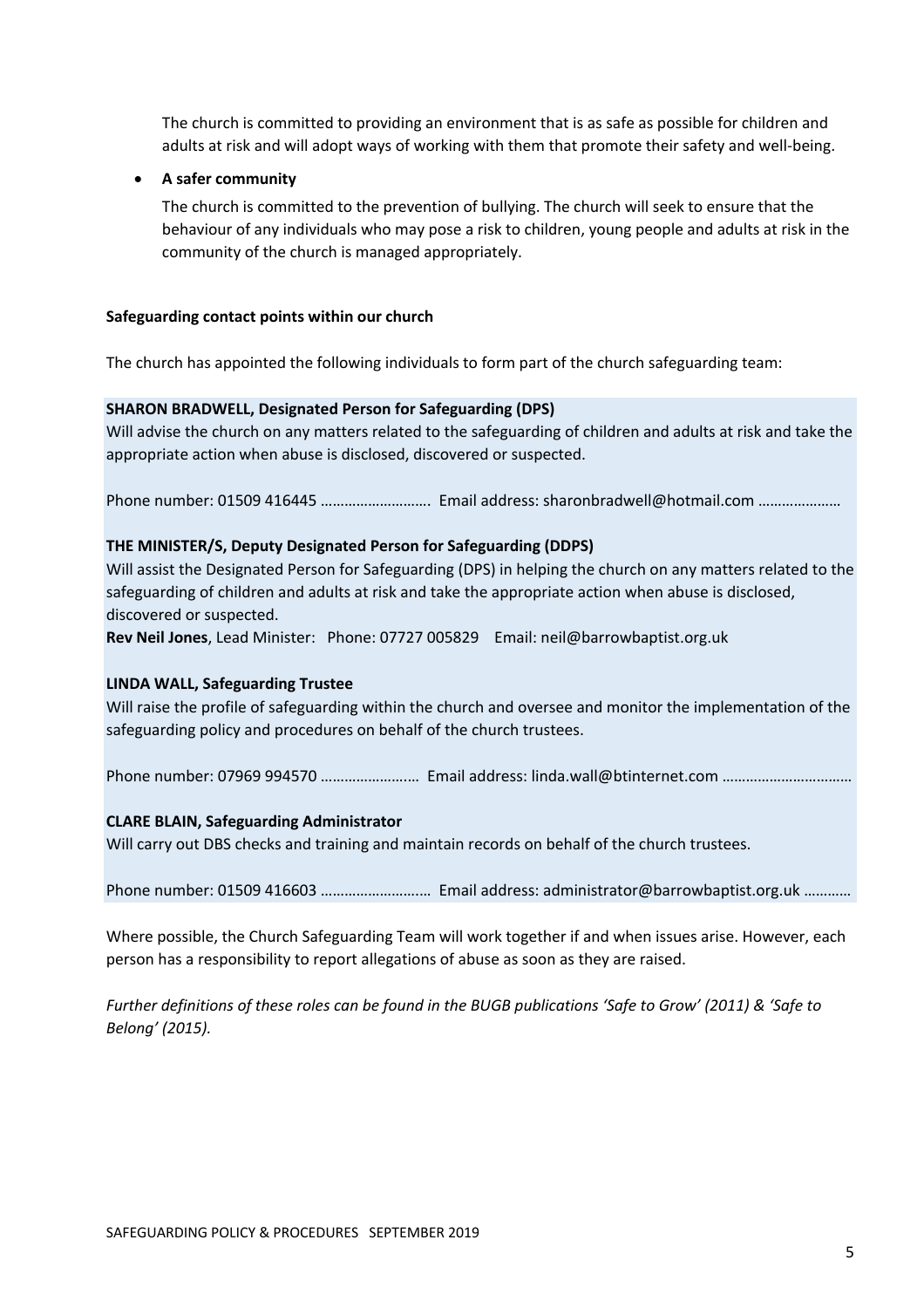#### **Putting our policy into practice**

- A copy of the safeguarding policy statement will be displayed permanently on the church noticeboard and church office, and is available on our church website.
- Each worker with children and/or adults at risk will be given a full copy of the safeguarding policy and procedures and will be asked to sign to confirm that they will follow them.
- A full copy of the policy and procedures will be made available on request to any member of, or other person associated with the church.
- The policy and procedures will be monitored and reviewed annually, and any necessary revisions adopted into the policy and implemented through our procedures.
- Level one safeguarding training will be carried out annually at the church AGM.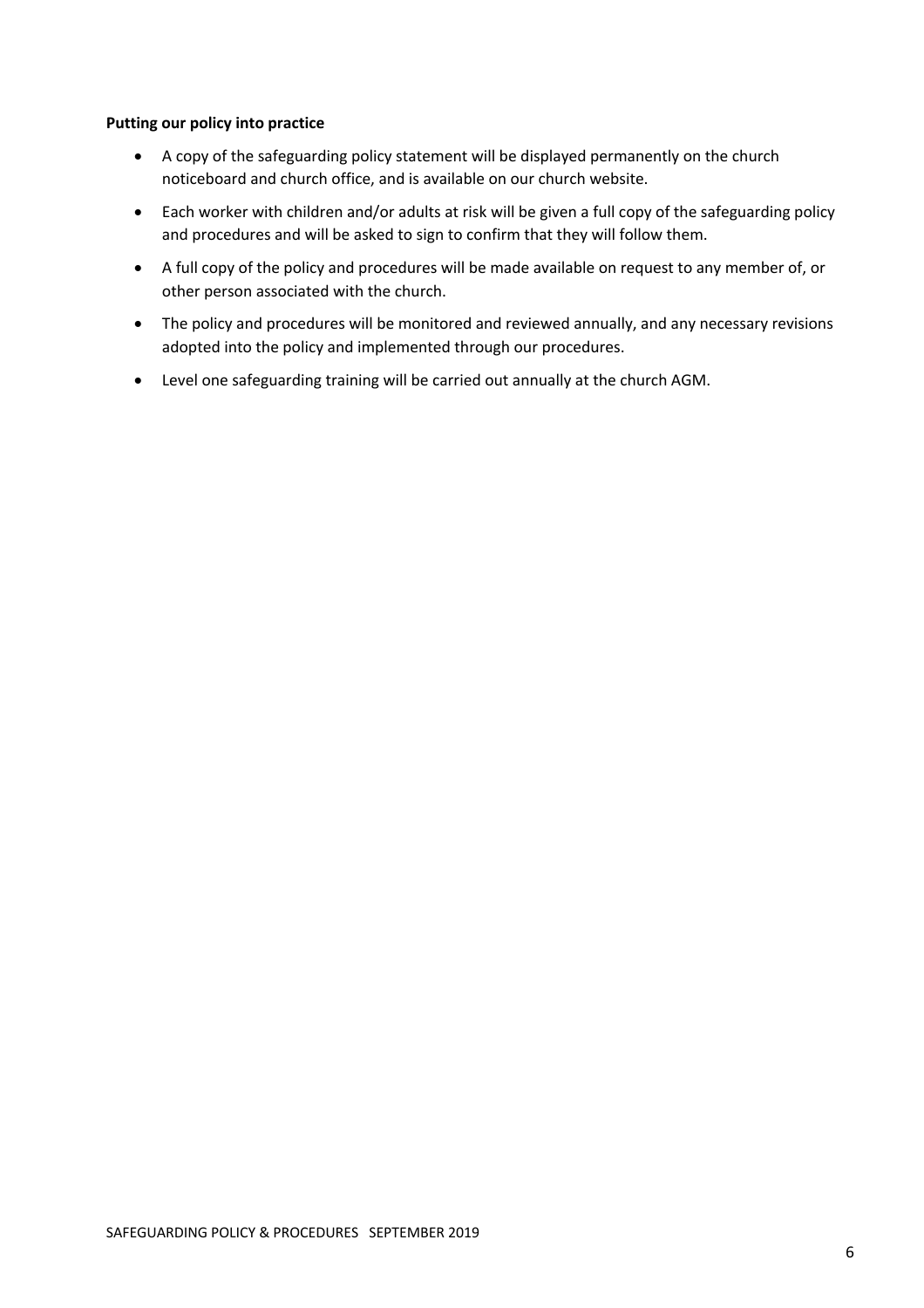# **SECTION 2 - SAFEGUARDING PROCEDURES**

# **2.1 PROCEDURE FOR RECOGNISING, RESPONDING TO AND REPORTING ABUSE**

# **2.1.1 What to do if Abuse is Suspected or Disclosed**

Abuse and neglect are forms of maltreatment of a child or adult at risk. Somebody may abuse or neglect a child or adult by inflicting harm, or by failing to act to prevent harm. Children and adults at risk may be abused in a range of settings, by those known to them or, more rarely, by a stranger. There are many ways in which people suffer abuse. For more information, please see Appendix 1.

Everyone has his or her part to play in helping to safeguard children and adults at risk within the life of the church:

- If the behaviour of a child or adult at risk gives any cause for concern
- If an allegation is made in any context about a child or adult at risk being harmed
- If the behaviour of any individual towards children or adults at risk causes concern

| <b>WHAT TO DO</b>                                                                                                                                                                                                                                                                                                                                                                                                                                                                                                                                                                                                                                                                                                                                     | <b>WHAT NOT TO DO</b>                                                                                                                                                                                                                                                                                                                                                                                                                                                                                                                                                                                                                                                                              |
|-------------------------------------------------------------------------------------------------------------------------------------------------------------------------------------------------------------------------------------------------------------------------------------------------------------------------------------------------------------------------------------------------------------------------------------------------------------------------------------------------------------------------------------------------------------------------------------------------------------------------------------------------------------------------------------------------------------------------------------------------------|----------------------------------------------------------------------------------------------------------------------------------------------------------------------------------------------------------------------------------------------------------------------------------------------------------------------------------------------------------------------------------------------------------------------------------------------------------------------------------------------------------------------------------------------------------------------------------------------------------------------------------------------------------------------------------------------------|
| Listen to and acknowledge what is being<br>$\bullet$<br>said.<br>Try to be reassuring & remain calm.<br>Explain clearly what you will do and what<br>will happen next.<br>Try to give them a timescale for when and<br>$\bullet$<br>how you / the DPS will contact them again.<br>Take action - don't ignore the situation.<br>$\bullet$<br>Be supportive.<br>Tell them that:<br>They were right to tell you;<br>You are taking what they have said<br>seriously;<br>It was not their fault;<br>That you would like to pass this<br>information on to the appropriate<br>people, with their permission;<br>Be open and honest.<br>Give contact details for them to report<br>$\bullet$<br>any further details or ask any questions<br>that may arise. | Do not promise confidentiality.<br>$\bullet$<br>Do not show shock, alarm, disbelief or<br>$\bullet$<br>disapproval.<br>Do not minimise what is being said.<br>$\bullet$<br>Do not ask probing or leading questions, or push<br>for more information.<br>Do not offer false reassurance.<br>$\bullet$<br>Do not delay in contacting the DPS.<br>$\bullet$<br>Do not contact the alleged abuser.<br>$\bullet$<br>Do not investigate the incident any further.<br>$\bullet$<br>Never leave a child or adult at risk waiting to<br>hear from someone without any idea of when or<br>where that may be.<br>Do not pass on information to those who don't<br>need to know; not even for prayer ministry. |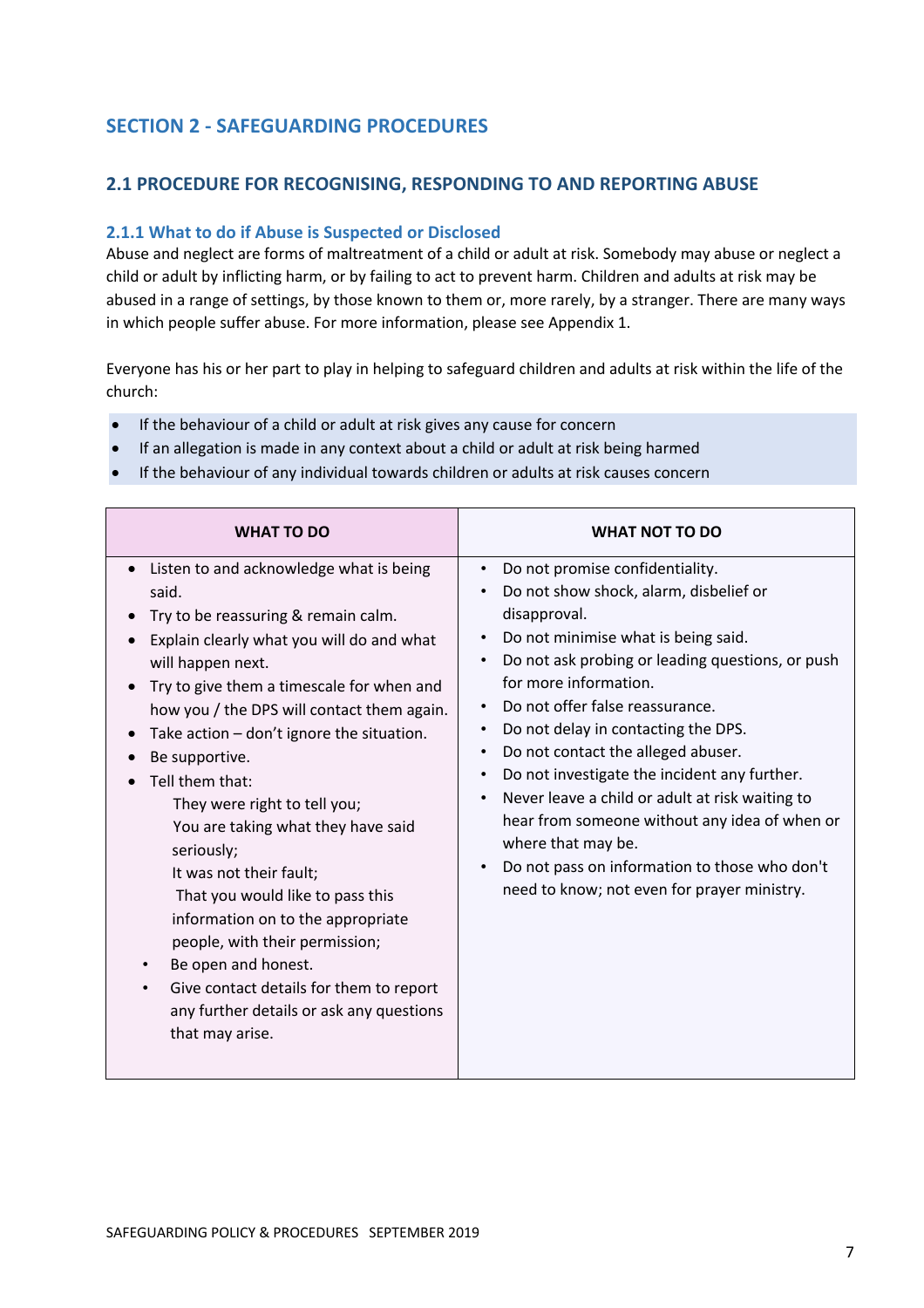#### **2.1.2 Responding to Concerns**

When there are concerns that a child, young person or adult is being abused, the following process must be followed. More detailed information can be found in Appendix 2.



A hand-written record must be made of the concern using a standard incident report form (Appendix 3) and the concern must be passed on to the church DPS within 24 hours.

The written record should: be made as soon as possible after the event; be legible; include the name, date of birth and address of the child or adult at risk; include the nature of any concerns and description of any bruising or injuries that have been noticed; include an exact record of what the child or adult at risk has said, using their own words where possible; include any action taken; be signed and dated; be kept secure and confidential (available only to the DPS and others responsible for safeguarding).

The report will be reviewed by the DPS with any other relevant information and a decision will be taken (often in liaison with others) as to what action should follow. See appendix 2 for examples of possible actions. Any formal referral to the police or Social Services should normally be made within 24 hours of receiving the report.

The Local Baptist Association Safeguarding Contact should be made aware of any referrals to the statutory authorities.

**SUPPORT AND REPORT**

Support should be offered to all parties affected by any safeguarding concerns (this could be the church as a whole, but more specifically victims; alleged perpetrators; children; adults at risk; other family members; church workers; the DPS; Minister; members of the leadership team.

Where formal referrals are made, reports may need to be made to the Disclosure and Barring Service (DBS) and the Charity Commission.

If the DPS is not available, or is implicated in the situation, any reports or concerns should be passed to another member of the church Safeguarding Team.

> **If you think that anyone is in imminent danger of harm, a report should be made immediately to the police by calling 999**.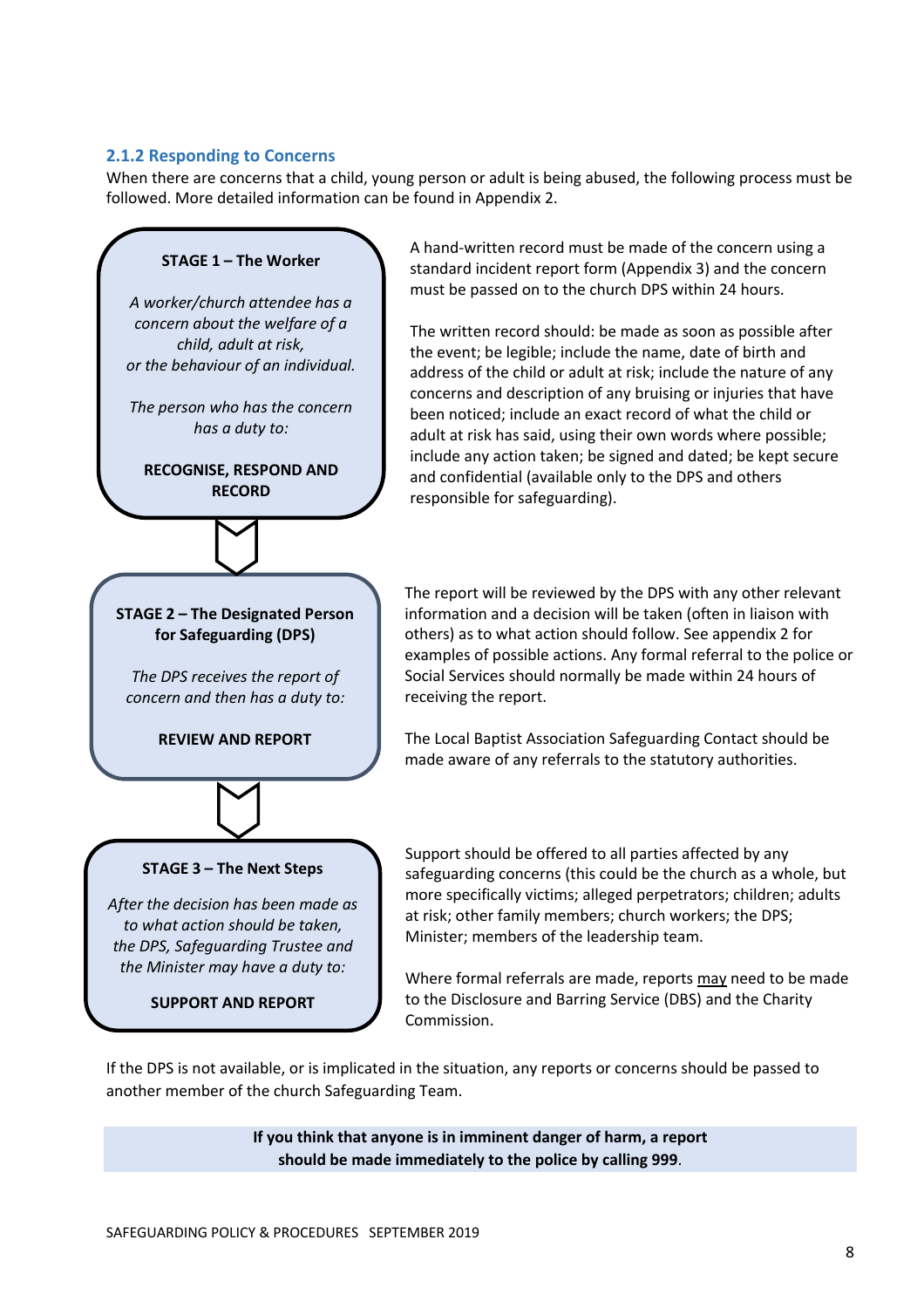# **2.1.3 Responding to Concerns Raised about Adults at Risk**

When a concern is raised about an adult it should be treated in the same way as a concern about a child ie the church worker (paid or voluntary) should:

- 1) **Recognise** that abuse may be taking place
- 2) **Respond** to the concern
- 3) **Record** all the information they have received
- 4) **Report** the concern to the DPS who may, in turn, report it to the statutory authorities

It is not your role to decide whether someone has mental capacity, and is therefore able to make decisions that impact on their safety and well-being. Decisions on mental capacity are best made by professionals with the relevant background information to hand. Always share your concerns with the DPS even if you do not have the consent of the adult to do so – in this instance, make sure the DPS knows that the person concerned has not given consent for the information to be passed on.

The Care Act 2014 provides helpful guidance on these situations:

*"If the adult has the mental capacity to make informed decisions about their safety and they do not want any action to be taken, this does not preclude the sharing of information with relevant professional colleagues. This is to enable professionals to assess the risk of harm and to be confident that the adult is not being unduly influenced, coerced or intimidated and is aware of all the options. This will also enable professionals to check the safety and validity of decisions made. It is good practice to inform the adult that this action is being taken unless doing so would increase the risk of harm".*

The DPS will consider all the information to hand and decide whether it is appropriate for the information to be reported to the statutory authorities (see appendix 2 for further information). If there are any concerns about an adult's mental capacity, the DPS will contact the Local Authority Adult Safeguarding Team for advice.

# **2.1.4 Allegations Against Workers**

If you see another worker acting in ways which concern you or might be misconstrued, speak to the DPS about your concerns as soon as you can. This includes the actions or behaviours of those in leadership positions in the church.

Church workers should encourage an atmosphere of mutual accountability, holding each other to the highest standards of safeguarding practice. The following procedure should be followed:

- 1) When an allegation of abuse has been made do not approach the alleged perpetrator about it
- 2) Follow the usual safeguarding procedure: **Recognise, Respond, Record, Report**
- 3) Once the allegation has been reported to the DPS they can liaise with the relevant statutory authority
- 4) Whilst waiting for an outcome from the statutory authorities, the worker about whom concerns have been raised will be supervised as closely as possible, without raising suspicion
- 5) Once the statutory authorities are involved, the church will follow their advice with regard to the next steps to take (for example, suspension of worker, putting a contract in place)
- 6) A written record of all discussions with statutory authorities or other parties should be maintained by the DPS and stored securely and confidentially, where only those directly involved in safeguarding (DPS, Safeguarding Trustee, Minister) can access them.
- 7) No information about the allegation will be shared with people in the church other than those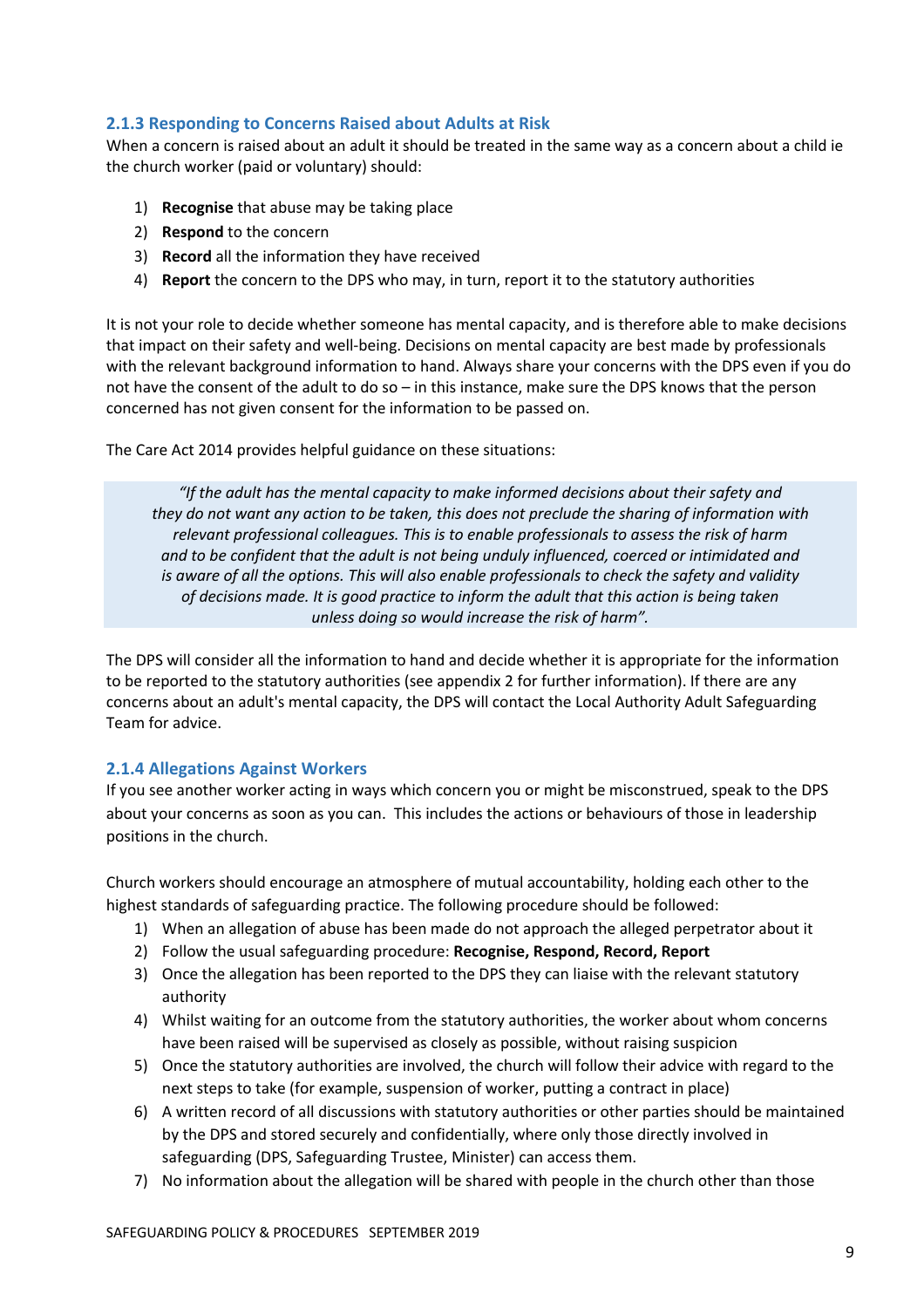directly involved in safeguarding; not even for prayer purposes.

The suspension of a worker following an allegation is, by definition, a neutral act. Our priority as a church is to protect children and adults at risk from possible further abuse or from being influenced in any way by the alleged perpetrator.

It may be necessary, for the sake of the child / adult at risk or to satisfy the needs of an investigation, for the alleged perpetrator to worship elsewhere. In such cases the new church DPS will be informed of the reasons for this happening.

#### **When concerns are expressed about the Minister**

Any safeguarding concerns involving a Minister should always be reported immediately to the local Baptist Association Safeguarding Contact in addition to following the church's usual procedures. Do not tell the Minister that a concern has been raised about them. Contact details for this can be found in section 4.

# **When concerns are expressed about the church DPS / Safeguarding Trustee**

Any safeguarding concerns involving the DPS or Safeguarding Trustee should be raised with the Minister. Do not tell the DPS / Safeguarding Trustee that a concern has been raised about them.

# **2.1.5 Abuse of Trust**

Relationships between children and adults at risk and their church workers can be described as 'relationships of trust'. The worker is someone in whom the child or adult at risk has placed a degree of trust. This may be because the worker has an educational role, is a provider of activities, or is even a significant adult friend. It is not acceptable for a church worker to form a romantic relationship with a child or adult at risk with whom they have a relationship of trust.

While by no means restricted to young leaders, those who are in their early adult years will need to be particularly aware of the need not to abuse their position of trust in their relationships with other young people who are not much younger than themselves.

# **2.1.6 Allegations Made Against Children and Adults at Risk**

Where a child is in a position of power, has responsibility over another child (as in a babysitting arrangement) and abuses that trust through some sexual activity, then this is abusive. Where one child introduces another child to age-inappropriate sexual activity or forces themselves onto a child, this is abusive. Such situations will be taken as seriously as if an adult were involved, because the effects on the child victim can be as great.

When such an instance occurs, they are investigated by the statutory authorities in the same way as if an adult were involved, though it is likely that the perpetrator would also be regarded as a victim in their own right, as they may have also been abused. It cannot be assumed that young people will grow out of this type of behaviour, as most adult sex offenders started abusing in their teens or even younger. Allegations against adults at risk will be investigated by the statutory authorities. If the alleged perpetrator is unable to understand the significance of questions put to them or their replies, they can access support from an 'appropriate' adult whilst they are being questioned. This role can be filled by a range of people,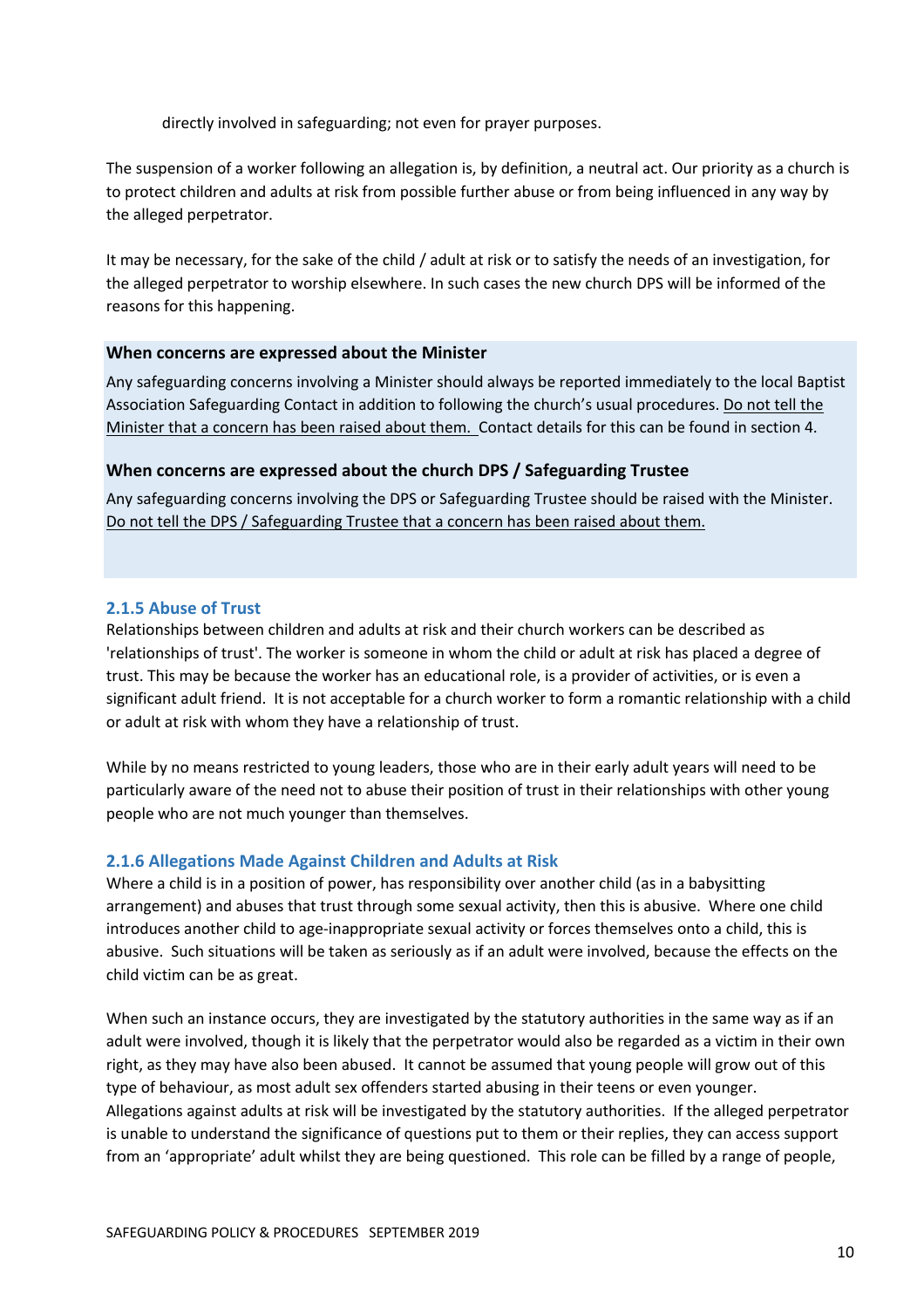such as a family member, carer, social worker, etc. In court, adults at risk may be allowed to be assisted by an intermediary or give evidence through a live link.

When an allegation is made against a child or adult at risk the following procedure should be followed:

- 1) Do not approach the person about whom the allegation has been made or their parents / carers
- 2) Follow the church's safeguarding procedure: **Recognise, Respond, Record, Report**
- 3) Seek advice from the DPS, who will speak to the police or social services about when to inform a parent. The DPS will also seek advice about what steps need to be taken to ensure the needs of both the victim and alleged perpetrator are met; this may include placing the child or adult at risk on a Safeguarding Contract or equivalent (see section 3.4: Safer Community / Working with Alleged or Known Offenders)
- 4) Make sure there is pastoral support in place for the child or adult at risk throughout the process involved.

#### **2.1.7 Pastoral Care**

#### **Following an allegation / suspicion**

When an allegation/suspicion arises in the church, a period of investigation will follow, which will be stressful for all involved. The church will ensure that one person is responsible for dealing with the authorities, another offers support to the victim/s and their family, and another gives pastoral care to the alleged perpetrator, without compromising the alleged victims or their families. It may be necessary to appoint other people to support the families involved.

Where a statutory investigation is under way, this support will be provided with the knowledge of the statutory authority involved.

Where the perpetrator accepts some responsibility, they will be encouraged to seek specialised interventions/treatment to reduce the risk of re-offending. This may only be appropriate once the investigation and legal processes have been completed.

#### **Supporting those who have experienced abuse**

As a church, we are committed to caring for those who have experienced abuse and refer to the Baptist Union of Great Britain *Supporting Those who have Experienced Abuse* guide to ensure that we adhere to a model of best practice.

We recognise it is important that those who have experienced abuse:

- Are accepted for who they are, without being made to forgive or being put into a position of feeling guilty and responsible for what happened to them.
- Know that God loves them unconditionally, and that nothing can or will change this truth.
- Can be confident that those in the church community who know about the abuse are with them on their journey – no matter how long or difficult that journey may be.

It may be necessary to signpost individuals to specialist support. The safeguarding team have a list of relevant local information and contacts, ready for anyone who may need it.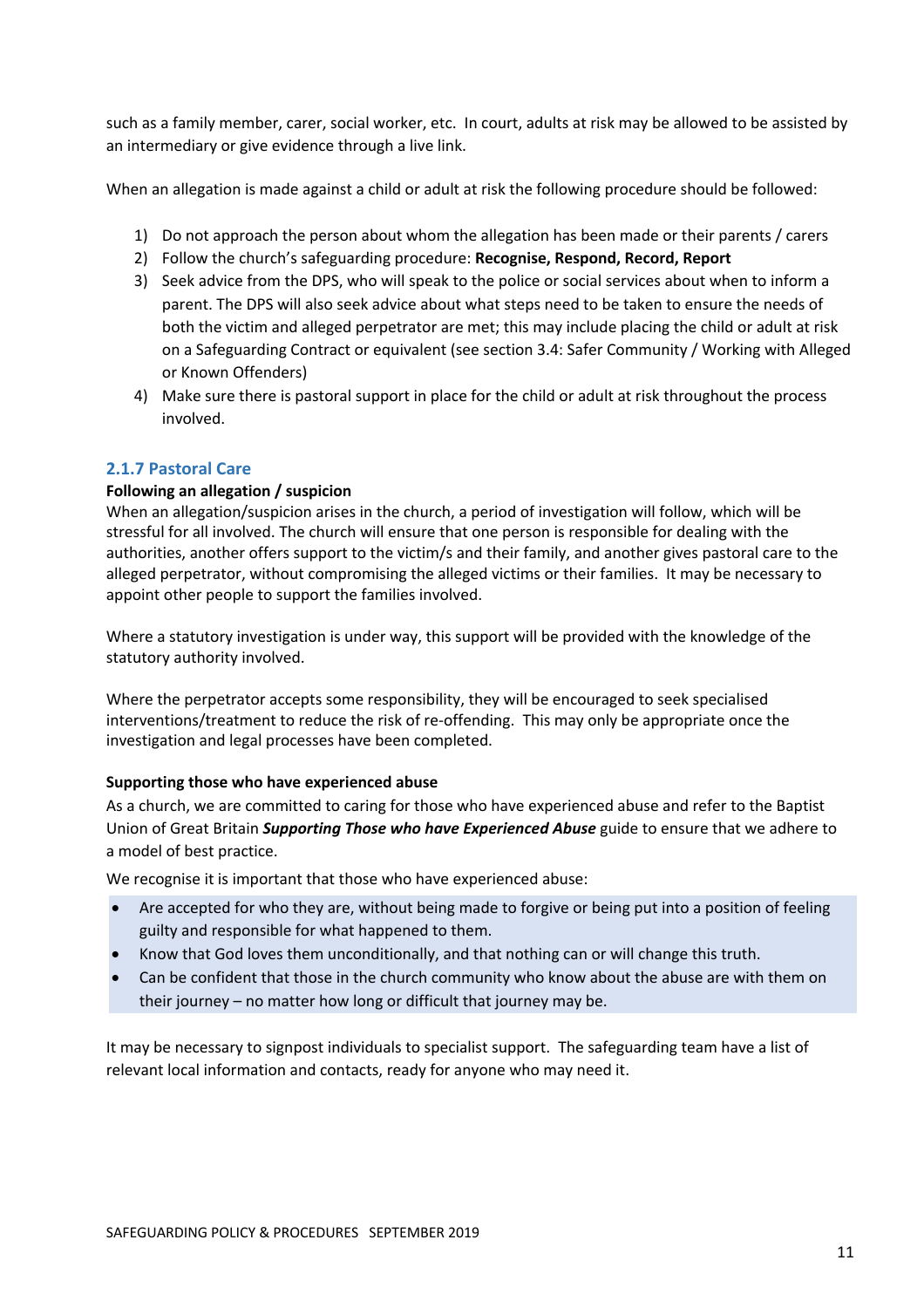# **2.2 SAFER RECRUITMENT**

As a church, we are committed to safer recruitment practices. When recruiting both paid and volunteer church workers, the following process will be applied:

- 1) We will develop a clear role description and application form;
- 2) When advertising a role which involves working with children or adults at risk we will make it clear that any appointment is subject to a DBS check;
- 3) All applicants will be asked to complete an application form and include the names of two referees;
- 4) Shortlisting of applicants will be carried out by at least two people, including the line manager or group leader directly overseeing the role being recruited for;
- 5) Interviews, where appropriate, will be carried out by at least two people, including the line manager or group leader;
- 6) References, a Self Disclosure Form and an enhanced DBS check must be completed satisfactorily before the appointed person starts in their role.

Note: Under the Criminal Justice and Court Services Act 2000, it is an offence for anyone disqualified from working with children or adults at risk to knowingly apply, accept or offer to work with children or adults at risk. It is also a criminal offence to knowingly offer work with children or adults at risk to an individual who is so disqualified or to knowingly allow such an individual to continue to work with children or adults at risk.

#### **Additional checks for paid workers**

In addition to the above checks which should be completed for both paid and volunteer church workers, an applicant's UK residency status and/ or right to work in the UK will be checked when recruiting for a paid role. Formal written references will be requested, ideally in the form of at least one professional and one personal reference

#### **Appointment and Supervision**

The church's safeguarding policy and procedures will be discussed with the applicant and they will be required to sign their agreement to adhere to them. All workers will have a role description and clear lines of accountability to a leader and the leadership team.

Paid workers will also have an assigned supervisor whom they will meet with regularly to discuss work and address any issues or areas of concern. There will be a probationary period of six months in the role before any paid appointment is confirmed. Voluntary posts will have a probationary period of three months, which may be extended if necessary.

There will also be regular team meetings to review procedures, share concerns and identify other matters that may need clarification and guidance.

#### **Training**

It is important that all workers understand our church's agreed safeguarding procedures and attend BUGB Excellence in Safeguarding training at least once every four years. Where a worker is successfully recruited but has not yet been able to attend the training, they should be given a copy of the Baptist Union of Great Britain's *Gateway to Level 2 Excellence in Safeguarding* booklet and asked to complete the relevant sections. Additional specialist training will also be arranged where needed, for example, in First Aid.

#### **Young leaders under 18 years of age**

In law, young leaders under the age of 18 are children and cannot be treated as adult members of a team. Training and mentoring will be given to ensure that they are helped to develop and hone their skills, attitudes and experience. Young leaders must always be closely supervised by an adult leader and never given sole responsibility for a group of children. When considering ratios of staff to children, young leaders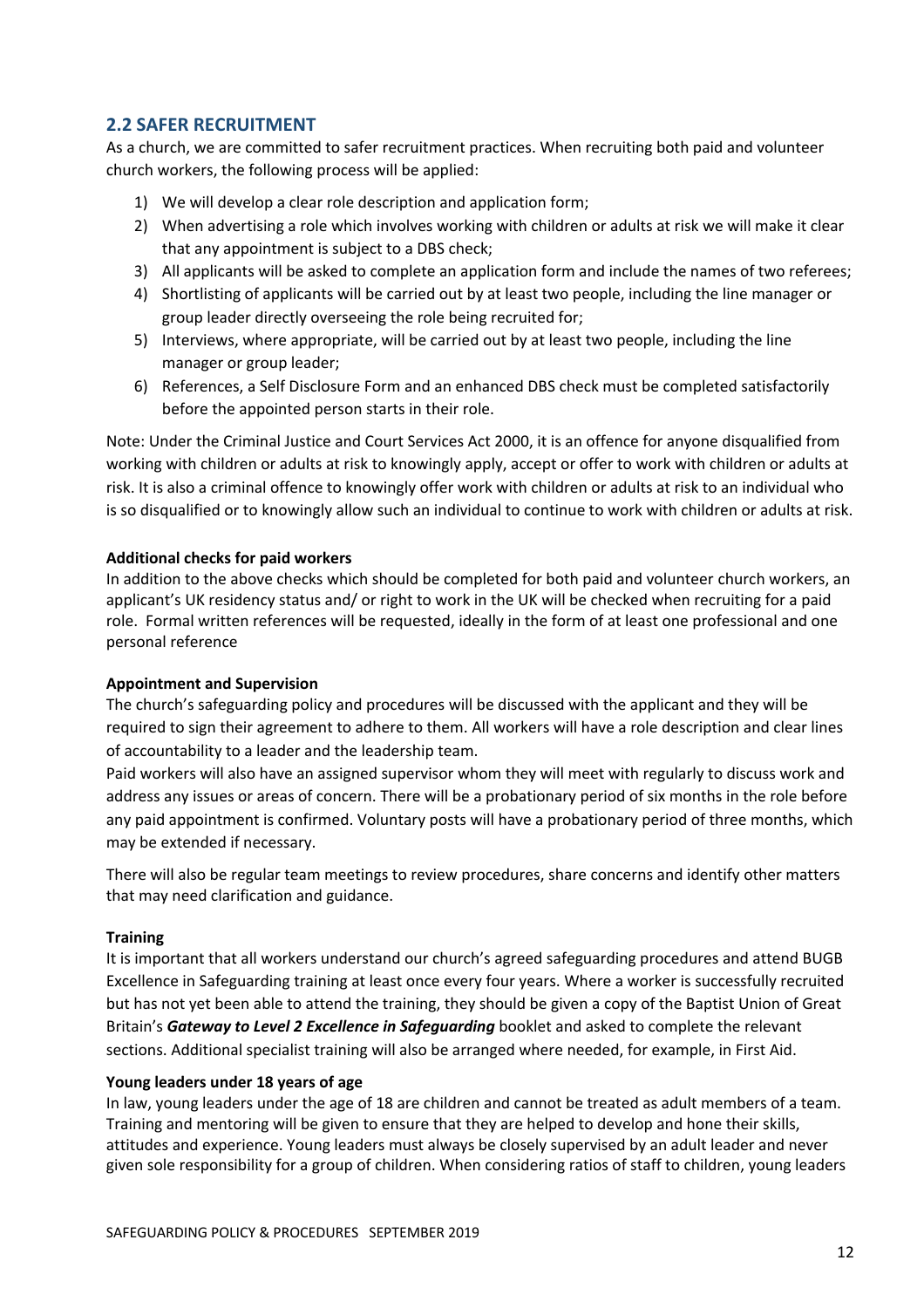need to be counted as children, not leaders. The safeguarding procedures apply to a young leader just as they do to any other person. Parent / carer permission needs to be sought for young leaders just as you would for any other person under 18 years of age.

# **2.3 SAFER BEHAVIOUR**

The church has a code of behaviour for all those working with children and/or adults at risk so that everyone is shown the respect that is due to them:

- Treat everyone with dignity and respect.
- Use age and ability appropriate language and tone of voice. Be aware of your body language and the effect you are having on the child or adult at risk.
- Listen well to everyone. Be careful not to assume you know what a child or adult at risk is thinking or feeling. Listen to what is being spoken and how it is said. At the same time, observe the individual's body language to better understand what is being said.
- Be aware of any physical contact you may have with a child or adult at risk and record it when necessary. For instance, if you need to stop a fight, administer First Aid, give a hug to someone in distress, or protect yourself or others from danger.
- Do not make sexually suggestive comments about or to a child or adult at risk, even in 'fun'.
- Do not scapegoat, belittle, ridicule or reject a child or adult at risk.
- Keep a record of any significant incidents or concerns on a Safeguarding Incident Form (see Appendix 3). Enter the names of all those present and anything of note which you observe, e.g. details of any fights broken up by the workers, allegations made, etc. All workers who witnessed the incident, overheard it or responded in any way should record the details and sign and date the form.

Specific considerations when working with children:

- Do not invade the privacy of children when they are using the toilet or showering
- The level of assistance with personal care (eg. toileting) must be appropriate and related to the age of the child, whilst also accepting that some children have special needs.
- Avoid rough games involving physical contact between a worker and a child
- Avoid sexually provocative games
- When it is necessary to discipline children, this should be done without using physical punishment. There may, however, on the rare occasion be circumstances where a child needs to be restrained in order to protect them or a third person.
- Only invite children and young people to your home or on trips in groups and always make sure that another worker is present.
- Notify the DPS of any children's trips which take place in the name of the church. Parental permission must always be sought.
- Ensure that if transporting children as part of your church role, you have the correct insurance cover in place as well as parental permission.
- No person under 18 years of age should be left in sole charge of any children of any age. Nor should children or young people attending a group be left alone at any time.

No one should normally be left working alone with children, young people or adults at risk, but should instead work as part of a team. If there are insufficient leaders for groups:

- Internal doors should be left open.
- At least two people should be present before external doors are opened for an event.
- Consider whether you could combine groups together or rearrange planned activities.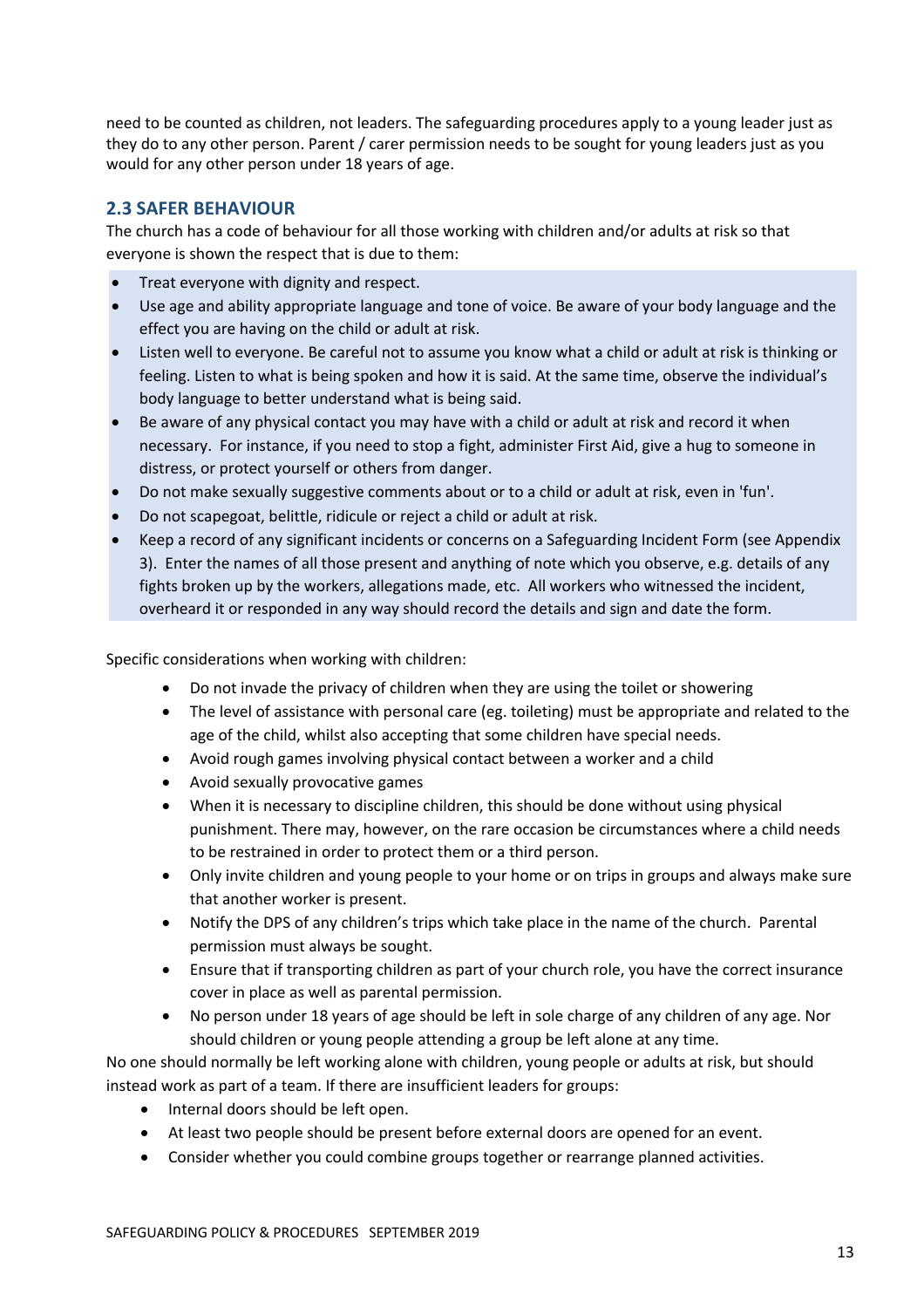• Reconsider whether you can run the group safely, carrying out a Risk Assessment to record your findings.

If workers do find themselves on their own with children or adults at risk, they should:

- Assess the risk of sending the child or adult at risk home.
- Phone another team member and let them know the situation.
- Train additional leaders as soon as possible.

If a child or adult at risk wants to talk on a one-to-one basis you should make sure that:

- You try to hold the conversation in a corner of a room where other people are present.
- You leave the door open if you are in a room on your own.
- Another team member knows where you are.

Consideration should be given to how many workers should be involved with the group and whether they should be male or female workers, or both. See section 3.11 for recommended ratios. Adults who regularly participate in children's and adult at risk activities should be safely appointed and appropriately trained. Anyone who has not yet been appointed, and undergone the necessary checks and training, should not be left alone with children or adults at risk. The leader of the activity should be aware of any other adults who are in the building whilst the activity is running.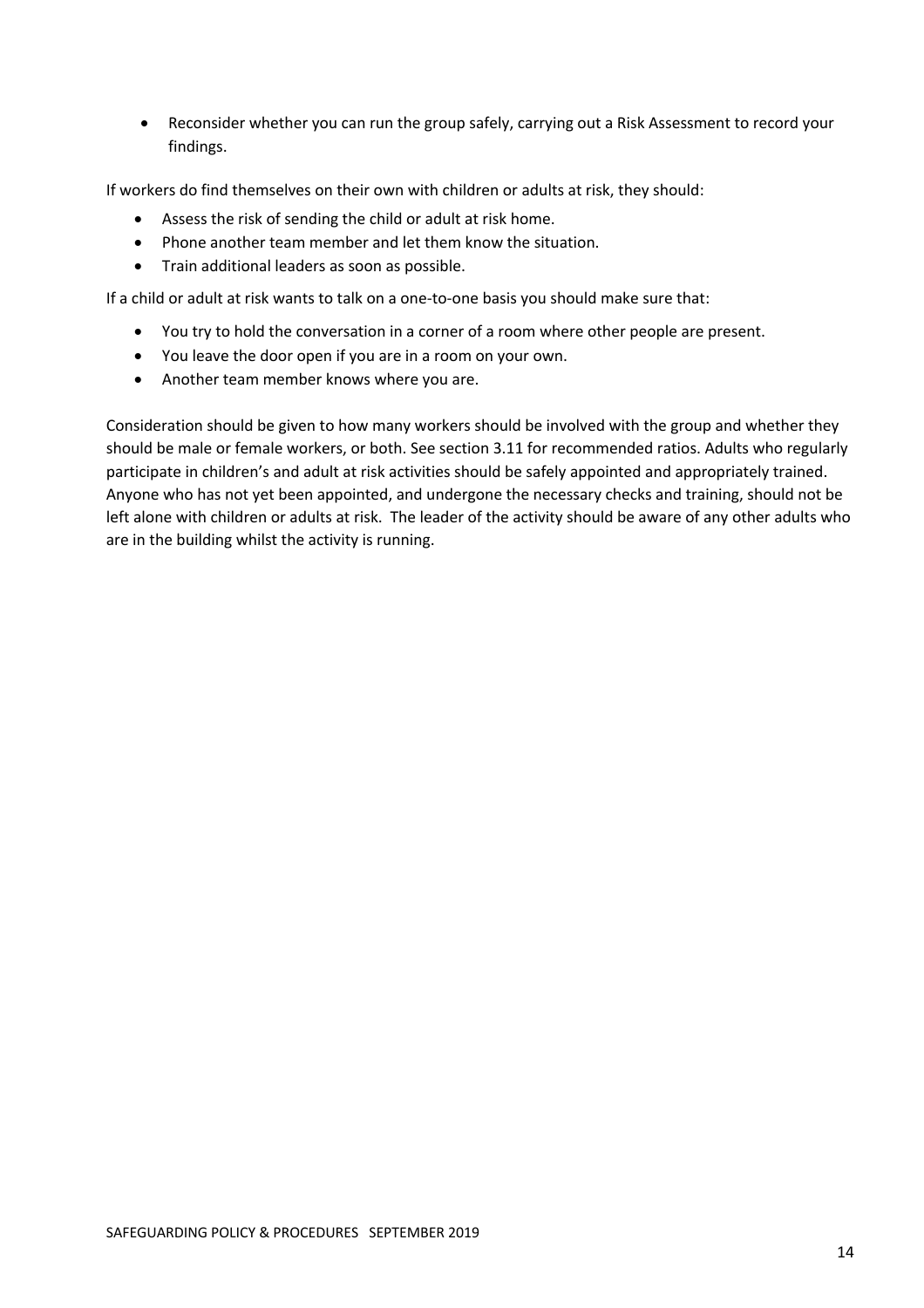# **SECTION 3 - BEST PRACTICE GUIDELINES**

The church is in an amazing position in society, with the opportunity to minister to individuals from the whole community, from the very young to the very old. These best practice guidelines are in place to help those working on behalf of the church to do it well, prioritising the safety and well-being of those they are working with. Whilst this section is divided into adults and children, some aspects of good practice will overlap.

# **3.1 – WORKING WITH CHILDREN**

# **3.1.1 Ratios**

When working with children the following recommended minimum ratios of workers to children apply:

| <b>Age range</b>  | <b>Recommended minimum ratio for</b><br><b>INDOOR activities</b>                                                             | <b>Recommended minimum ratio for</b><br><b>OUTDOOR activities</b>                                                         |
|-------------------|------------------------------------------------------------------------------------------------------------------------------|---------------------------------------------------------------------------------------------------------------------------|
| $0 - 2$ years     | $1:3$ (minimum 2)                                                                                                            | $1:3$ (minimum 2)                                                                                                         |
| 3 years           | $1:4$ (minimum 2)                                                                                                            | $1:4$ (minimum 2)                                                                                                         |
| $4 - 7$ years     | $1:8$ (minimum 2)                                                                                                            | $1:6$ (minimum 2)                                                                                                         |
| $8 - 12$ years    | 2 adults for up to 20 children<br>(preferably one of each gender) with<br>an extra adult for every 10 additional<br>children | 2 adults for up to 15 children (preferably<br>one of each gender) with an extra adult for<br>every 8 additional children  |
| 13 years and over | 2 adults for up to 20 children<br>(preferably one of each gender) with<br>an extra adult for every 10 additional<br>children | 2 adults for up to 20 children (preferably<br>one of each gender) with an extra adult for<br>every 10 additional children |

This does not take into account special circumstances such as behavioural issues, developmental issues, disability and so on, which may mean an increase to the recommended ratios. In calculating the ratios of workers to children, young leaders who are under the age of 18 should be counted as one of the children, not one of the workers.

# **3.1.2 Children with Special Needs**

Children and young people who have a disability can be at greater risk of abuse. They will often require more help with personal care, such as washing, dressing, toileting, feeding, mobility, etc. Some children may have limited understanding and behave in a non-age-appropriate way. It is good practice to speak with the parents/carers of children/young people with special needs and find out from them how best to assist the child or young person.

#### **3.1.3 Visiting Children or Young People at Home**

It is unlikely that workers will need to make pastoral visits to children and their families at home on behalf of the church. If a situation occurs where it is needed then it should be done in pairs, and with the prior agreement of the Minister.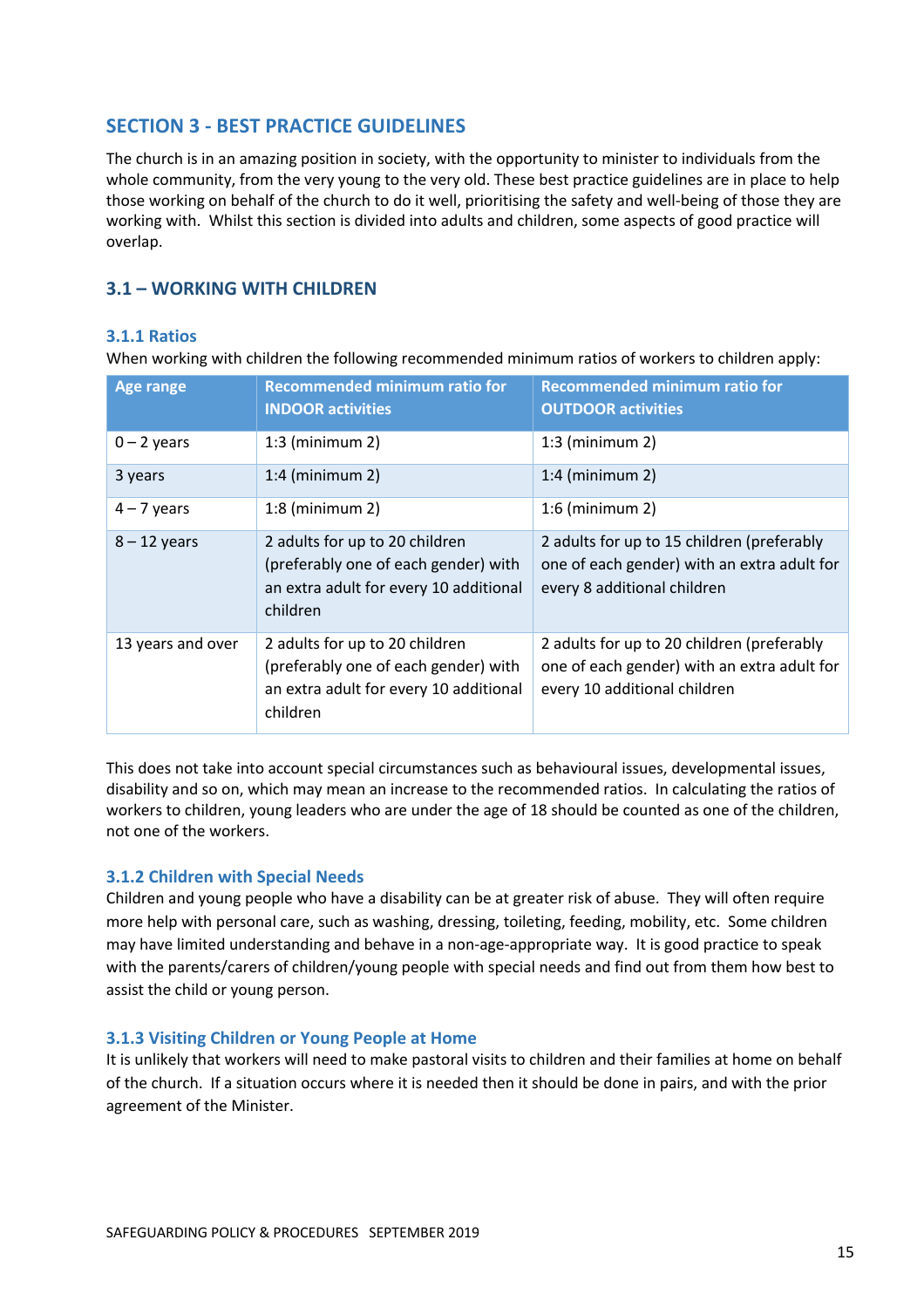# **3.1.4 Children with no adult supervision**

When children turn up to and want to join in with church activities without the knowledge of their parents/carers, workers will:

- Welcome the child and try to establish their name, age, address and telephone number.
- Record their visit in a register.
- Ask the child if a parent/carer is aware of where they are. Where possible, phone and make contact.
- Without interrogating the child, find out as soon as possible whether they have any specific needs (eg. medication) so that you can respond appropriately in an emergency.
- Give the child a consent form and explain it needs to be filled in and brought back next time.

#### **3.1.5 Mentoring**

If a worker is working with a young person as part of the recognised church mentoring programme:

- The parents of all young people involved in mentoring are required to sign a letter to say they are aware that the mentoring is happening and who it is with.
- Mentoring meetings should only be held in agreed places, and should be in view of other people.
- A mentoring meeting should have an agreed start and end time and someone should be aware that a meeting is taking place and where it is being held.
- A basic record should be kept of dates of significant meetings and any text messages or emails.
- Appropriate boundaries should be put in place in regard to times and demand, ie not phoning or texting late at night, etc.
- A written record should be kept of issues/decisions discussed at meetings.

# **3.1.6 Peer Group Activities for Young People**

All youth activities will be overseen by named adults who have been selected in accordance with safer recruitment procedures. It is accepted that groups aged 16+ may benefit from being led and run by peers. In this situation, adult leaders will contribute to programme planning and reviews and will always be present to oversee any peer-led activities taking place.

# **3.1.7 Physical Contact**

- Keep everything public. A hug within a group context is very different from one behind closed doors.
- Touch should be related to the child's needs, not the worker's.
- Touch should be age-appropriate and generally initiated by the child rather than the worker.
- Workers should avoid any physical activity that is, or may be thought to be, sexually stimulating to the adult or the child.
- Children are entitled to privacy to ensure their personal dignity.
- Children have the right to decide how much physical contact they have with others, except in exceptional circumstances such as when they need medical attention.
- When giving first aid (or applying sun cream, etc), workers should encourage the child to do what they can manage themselves, but consider the child's best interests and give appropriate help where necessary.
- Team members should monitor one another in the area of physical contact. They should help each other by constructively challenging anything which could be misunderstood or misconstrued.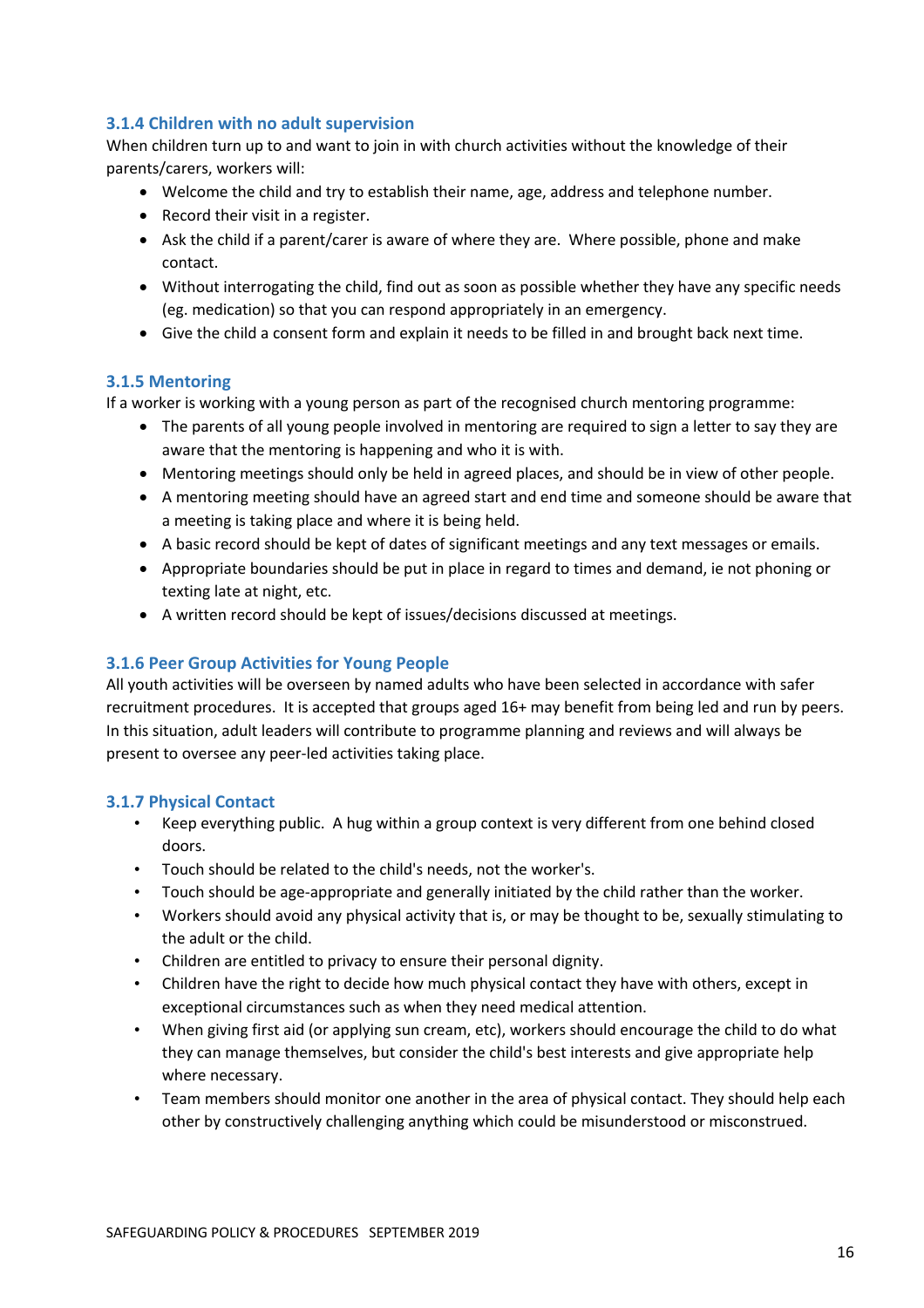# **3.1.8 Electronic Communications - Cyber Safety**

#### **Modern Technologies and Safe Communication**

A worker's role description will include an acknowledgement and approval of technologies such as email, social networking and mobile phone communications as a legitimate means of communicating with young people. It should also include the expectations of the church in relation to their use. On the general consent form, parents/carers sign to agree that the young person can receive such communications.

Young people also need to be aware of the protocols that workers follow in relation to electronic communications. It is important to remember that as well as the parent/carer, young people have a right to decide whether they want a worker to have their contact details and should not be pressurised otherwise.

It is not appropriate to use these communication methods with children aged 11 years and younger. For more information on cyber safety, please refer to the Baptist Union of Great Britain *Cyber Safety Guide*, which can be found on their website.

#### **Email**

Email should be limited to sharing generic information, for example, to remind young people about meetings. If email is being used, workers will ensure that they are accountable by copying each message to another worker. It is important workers use clear and unambiguous language to reduce the risk of misinterpretation, for example, avoiding inappropriate terms such as 'love' when ending an email.

#### **Mobile Phones, Social Networking and Instant Messaging**

Care should be taken when communicating to young people and workers should bear in mind the potential for misinterpretation.

Group Communication may be carried out via instant messaging, such as WhatsApp. However, there must be a minimum of two workers on any such group, and communication should be primarily for sharing of information or responding to pastoral needs.

One to one communication should be kept to a minimum. Where possible, conversations of a more personal nature should be transferred to a group with two or more workers. Where this isn't possible, workers should save significant conversations and keep a log stating with whom and when they communicated. Any texts or conversations that raise concerns should be passed on to the worker's supervisor. Workers should avoid language or images where the meaning may be unclear. Workers should ensure that all communications are transparent and open to scrutiny.

Workers should not take photos of children or young people unless permission has been sought in advance and should not store such photos on personal phones.

Workers should not instigate becoming 'friends' or a 'follower' of any child known to them in a church context.

# **Taking Videos and Photographs of Children**

Since the introduction of the Data Protection Act in 1998, churches must be very careful if they use still or moving images of clearly identifiable people. There are several issues to be aware of:

- Permission must be obtained, via the consent form, of all children who will appear in a photograph or video before the photograph is taken or footage recorded.
- It must be made clear why that person's image is being used, what you will be using it for, and who might want to look at the pictures.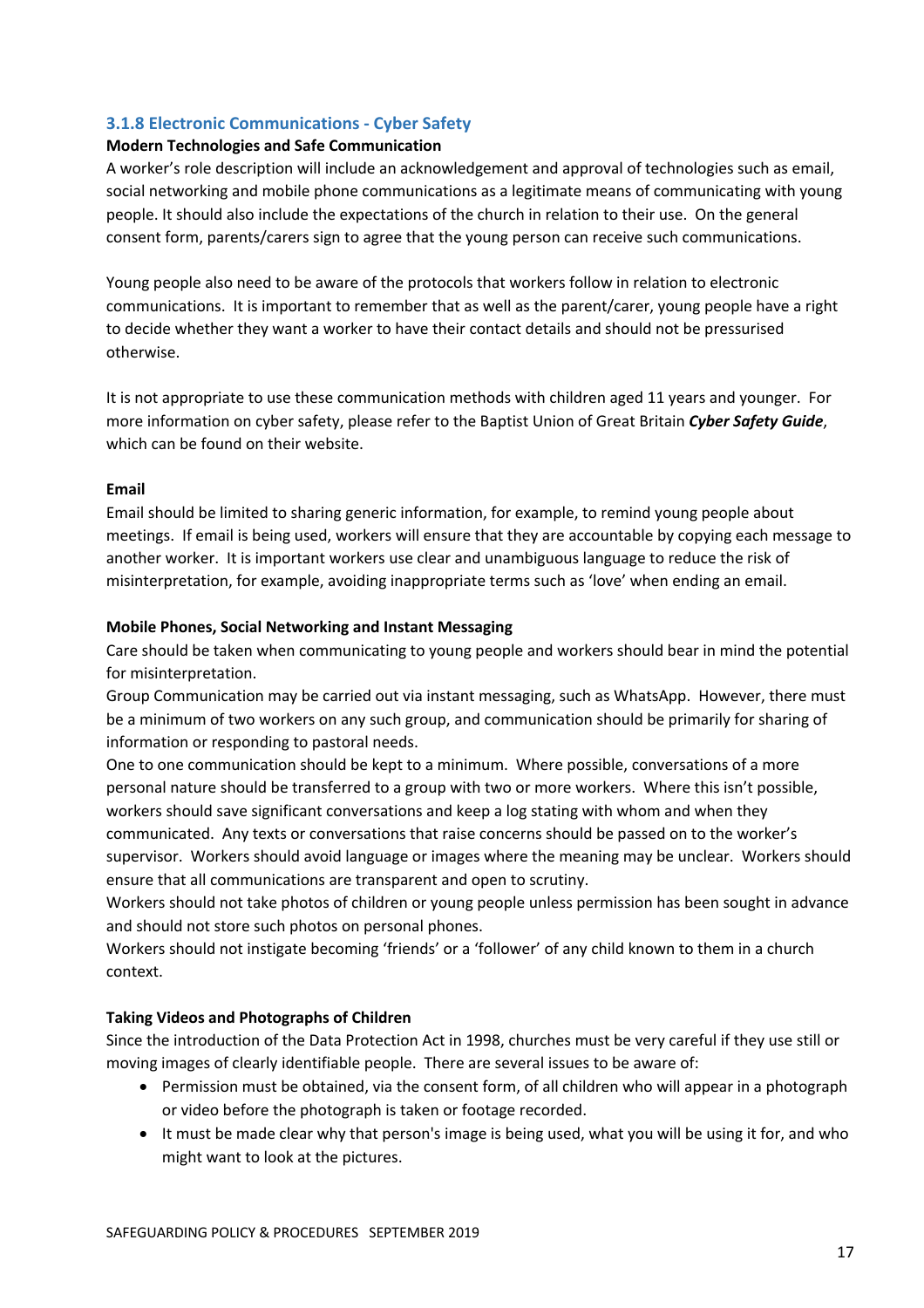- If images are being taken at an event attended by large crowds, such as a sports event, this is regarded as a public area and permission from a crowd is not necessary.
- Many uses of photographs are not covered by the Data Protection Act 1998, including all photographs and video recordings made for personal use, such as a parent/carer taking photographs at school sports days or videoing a church nativity play.
- Children and young people under the age of 18 should not be identified by surname or other personal details, including email, postal address or telephone number.
- When using photographs of children and young people, it is preferable to use group pictures.

# **3.2 WORKING WITH ADULTS AT RISK**

#### **3.2.1 Premises**

The church building will be made as accessible as possible to all people. Any restrictions to access, visibility, audibility, toilet facilities, lighting or heating will be addressed wherever possible, and where necessary, aids and adaptations put in place.

#### **3.2.2 Language**

Every effort will be taken to use appropriate language and suitable vocabulary, enabling the greatest level of inclusivity and accessibility. We will be mindful of the language used within worship and the language used to describe people (such as derogatory words focusing on aspects of someone's disability, race or sexuality rather than the person themselves).

#### **3.2.3 Worship**

In all worship services, we will consider the varied requirements of our congregation and try to be as inclusive as possible.

#### **3.2.4 Insurance**

We will take reasonable steps to safeguard adults at risk and will follow any specific safeguarding requirements as laid out by our insurance company.

#### **3.2.5 Financial integrity**

Arrangements are in place for dealing with money, financial transactions and gifts, as outlined below:

- Those who work with adults at risk may become involved in some aspects of personal finance - collecting pensions or benefits, shopping or banking, etc. If handling money for someone else, always obtain receipts or other evidence of what has been done.
- Workers should not seek personal financial gain from their position beyond any salary or recognised allowances or expenses.
- Workers should not be influenced by offers of money.
- Any gifts received should be reported to the church trustees, who should decide whether or not the gift can be accepted.
- Any money received by the church should be handled by two unrelated church workers.
- Care should be taken not to canvass for church donations from those adults who may be at risk, such as the recently bereaved.
- Workers should ensure that church and personal finances are kept apart to avoid any conflict of interest.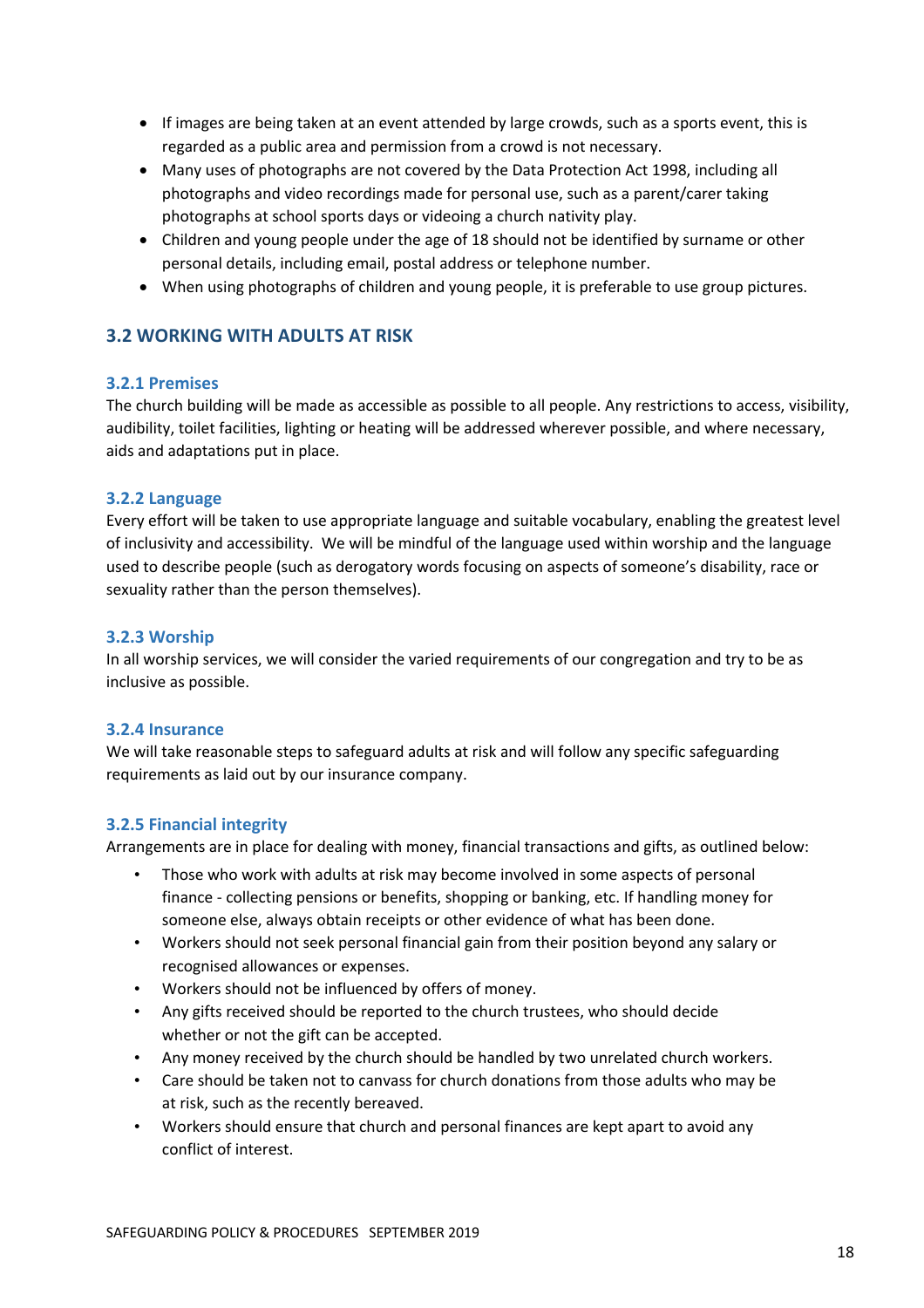- If someone alters their will in favour of an individual known to them because of their church work or pastoral relationship, it should be reported to the trustees. Workers should not act as Executors for someone they know through their work or pastoral role, as this may lead to a conflict of interests.
- Expert legal advice should be sought on matters such as Power of Attorney and Appointeeship to ensure that the situation is clearly understood and is the most appropriate course of action for the adult at risk.

## **3.2.6 Photographs**

Workers should make sure that they have the person's permission to take a picture, and that the subject is happy with the intended use of the pictures. When taking group pictures, workers should remember to get permission from everyone who will be photographed.

# **3.2.7 Record keeping**

It is good practice to record pastoral visits or meetings, noting the date, time, location and any actions which are to be taken. Any records of safeguarding allegations, concerns or disclosures should be passed on to the DPS and stored in a safe and secure manner for at least 75 years.

#### **3.2.8 Pastoral Relationships**

All those involved in pastoral ministry should work in a way that follows clearly defined procedures, which set out the boundaries to protect those carrying out the pastoral ministry as well as those receiving it:

- Workers should be aware of the power imbalance within pastoral relationships and the potential for abuse of trust.
- Behaviour that suggests favouritism or gives the impression of a special relationship, should be avoided.
- Workers should be aware of the dangers of dependency within a pastoral relationship.
- Workers should never take advantage of their role and engage in sexual activity with someone with whom they have a pastoral relationship.
- All people receiving pastoral ministry should be treated with respect and should be encouraged to make their own decisions about any actions or outcomes.
- Workers should not pastorally minister to anyone whilst under the influence of alcohol or drugs.
- Workers need to recognise the limits of their own abilities and competencies, and get further help when working with situations outside of their expertise or role.

# **3.3 HEALTH AND SAFETY - Safe Practice and Safe Premises**

# **3.3.1 Consent forms**

It is essential that we have important information about all children and young people involved in any activities at the church, which is recorded on our consent forms**.** The first week someone attends workers must record their name, medical emergency information and a contact name and number. Then they must bring their completed form back with them. Similar details will be gathered for adults at risk.

# **3.3.2 Health and Safety**

All activities for children, young people and adults at risk will comply with the church's current health and safety policy and food handling guidelines.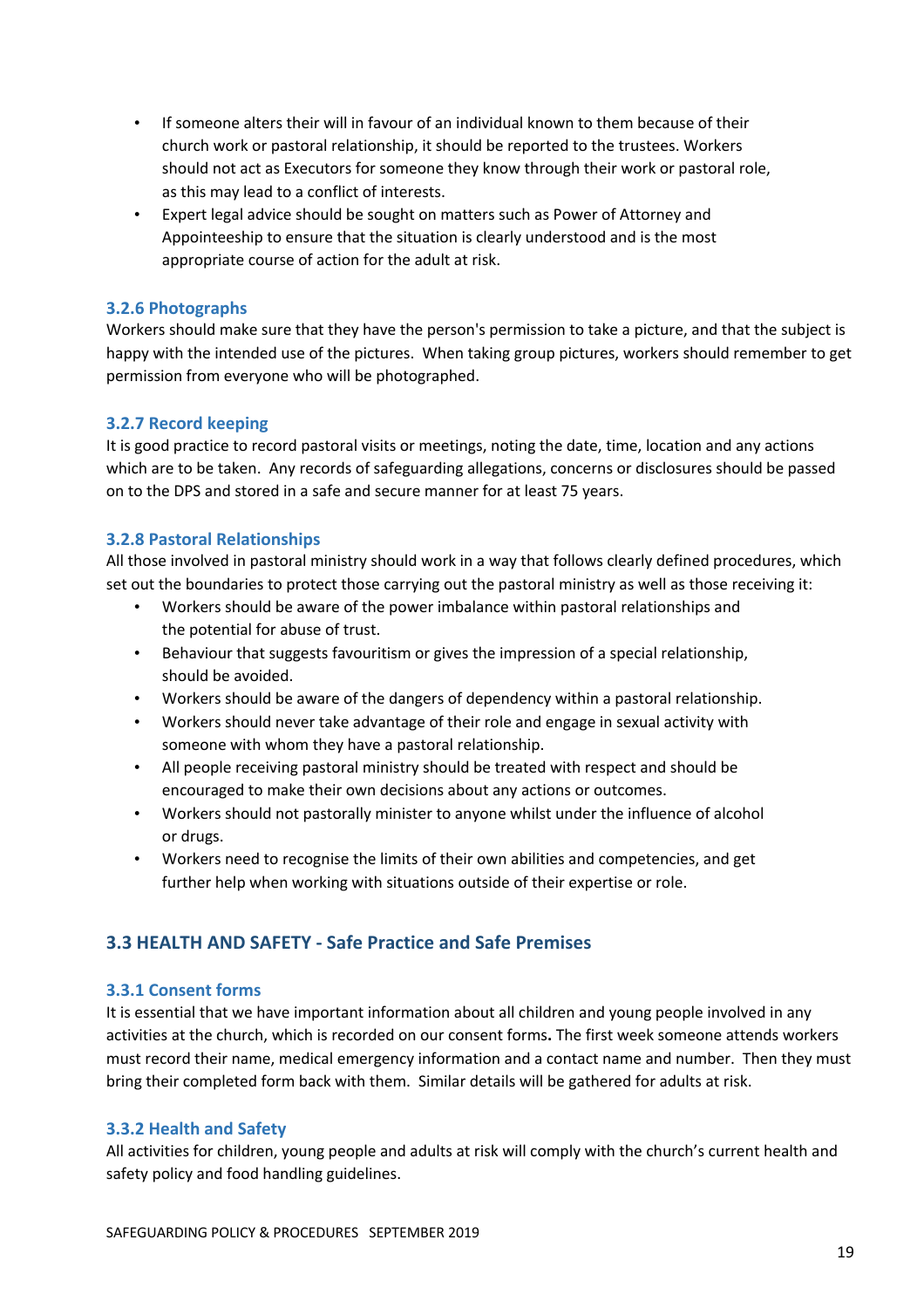Buildings being used for children's and adult at risk groups will be properly maintained and an annual health and safety review will be completed.

#### **3.3.3 Fire**

It is the responsibility of all group leaders/responsible persons within the building to ensure the safety of themselves and those who are in their care. In addition, it is a legal requirement that all group leaders/responsible persons are familiar with the emergency procedures in the event of a fire.

#### **3.3.4 First Aid**

We have a number of trained First Aiders that represent a range of groups and activities in the life of the church and this will be reviewed every few years. There is a list showing who they are on the noticeboards. We have two first aid kits as well as an incident reporting book, which must be completed in the event of any accidents, injuries or incidents. There is also an additional first aid kit for external events. A nominated individual will ensure that the contents of the first aid kits are checked on a regular basis. Completed accident forms should be left in the accident / incident book, which will be reviewed regularly and any necessary action taken to avoid repeated accidents / incidents.

#### **3.3.5 Food Hygiene**

The Food Safety (General Food Hygiene) Regulations 1995 state that anyone who handles food or whose actions could affect its safety must comply with the regulations. It therefore follows that those with responsibility for food will need to possess the Basic Food Hygiene Certificate and be aware of food safety (preparation, handling and storage, disposal of waste, etc).

#### **3.3.6 Risk Assessment**

Regular groups all have a risk assessment in place, which should be updated as the need arises. Before undertaking any new or one-off activity with children or adults at risk, the leader will ensure that a risk assessment is carried out.

# **3.3.7 Transport**

These guidelines apply to all drivers involved in the transportation of children, young people and adults at risk on behalf of the church. They do not apply to private arrangements, for example, transport arrangements made between friends.

- Only those who have gone through the church safer recruitment procedures for workers will transport children and adults at risk (within the DBS eligibility criteria).
- All drivers will have read the church's Safeguarding Policy and agree to abide by it.
- Drivers will be aged 21 or over and have held a full driving licence for at least two years.
- Drivers must ensure that they have adequate insurance cover and that the vehicle being used is road worthy.
- All hired minibuses will have a small bus permit, the necessary insurance and a driver with a valid driving licence that entitles them to drive a minibus.

Our practice specifically for transporting children is as follows:

- Parental consent will be given for all journeys.
- All children and young people should be returned to an agreed drop off point. At collection or drop off points, children should never be left on their own; make sure they are collected by an appropriate adult.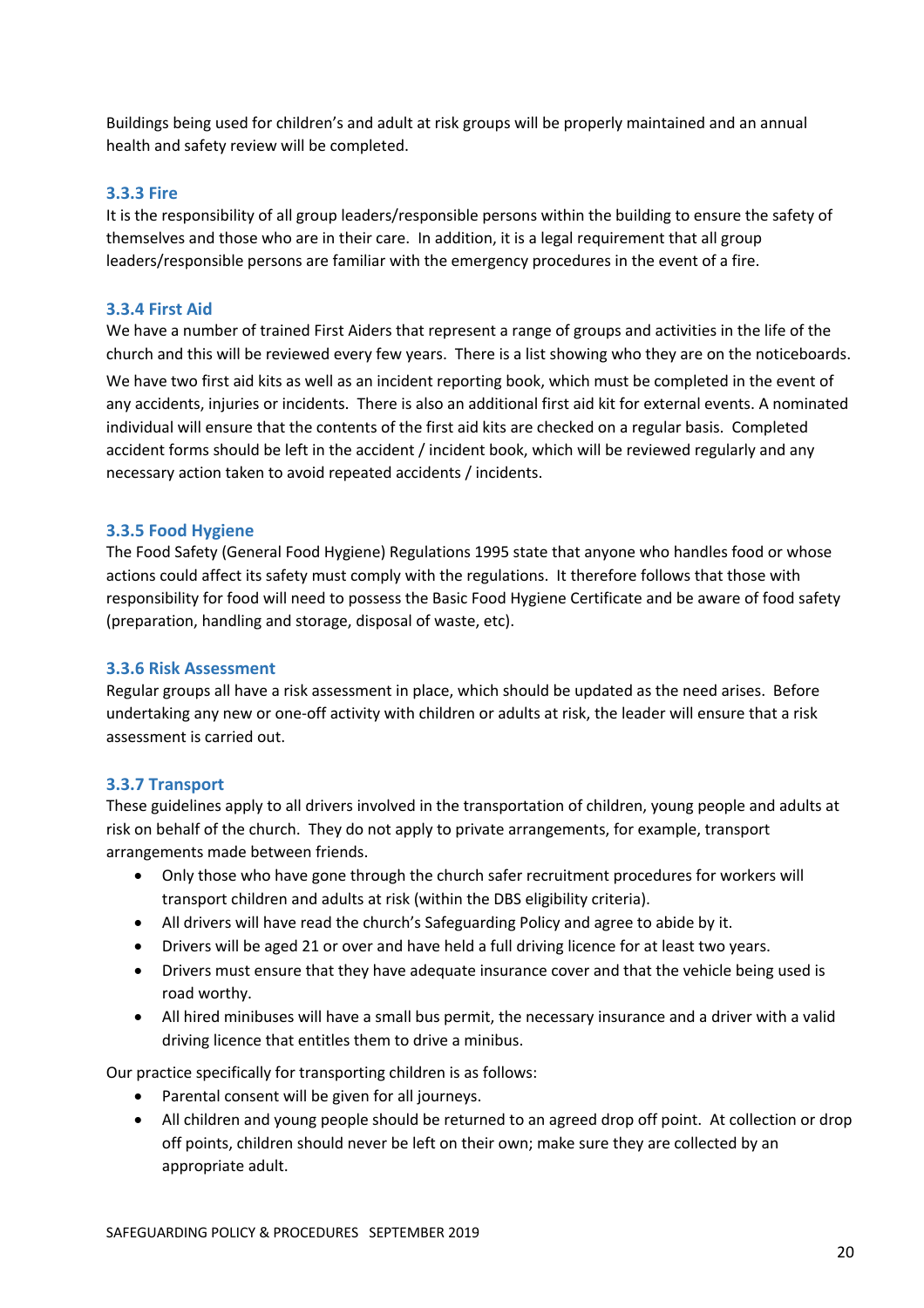Code of behaviour for the transportation of children, young people and adults at risk:

- Keep to the legally required speed limits.
- Only seat the number of people in your car that there are seats and seat belts for. Seat belts and child seats/restraints should be used in accordance with the law.
- Do not drive under the influence of alcohol, drugs or vocal encouragement.
- Do not take unnecessary risks (overtaking on bends etc).
- Use discretion on the music you play in your car, being mindful of lyrics and message.
- Avoid unnecessary time alone in a car with a child or young person, such as having a conversation outside of church or their home address.

# **3.3.8 Outings and Overnight Events involving Children**

There are some specific considerations which need to be made for outings and overnight events involving children:

- A risk assessment must be carried out beforehand.
- Parents will be informed in writing of all the arrangements.
- Consent forms will be obtained for the specific activities involved.
- There will be workers with first aid and food hygiene certificates with the group.

#### **Sleeping Arrangements**

Sleeping arrangements for overnight events will be carefully considered. It may be acceptable for workers to share sleeping accommodation with children/young people in a large dormitory or on an activity such as youth hostelling, where it is customary practice and there is more than one worker per room. Workers will not share sleeping accommodation with fewer than three children. Arrangements will be age-appropriate, provide security for the child/young person and be safe for everyone involved. The event leader will ensure that parents understand what the arrangements will be and are happy with them.

#### **Adventurous Activities**

No child will participate in adventurous activities without the written consent of the parent /carer. The activity leader will ensure that the staff engaged in such activities are properly trained and qualified and that the correct ratio of staff to children is met. At an activity centre or for an organisation whose own staff undertake such activities, if the activities come within the scope of the Adventure Activities Licensing Regulations 1996, the activity leader needs to ensure that the premises are licensed.

#### **Fire Safety**

The event leader will have a fire safety procedure in place, which will include the following:

- Everyone will be warned of the danger of fire. If the overnight event is in a building, then everyone must be made aware of the fire exits. A fire drill will be practised on the first day.
- When using a building as a residential facility, ensure that the fire alarm is audible throughout the accommodation and that all signs and exits are clearly visible. The building will also need to comply with fire regulations.
- In the case of an emergency, ensure measures are in place to alert children and young people with disabilities (e.g. a child who is hard of hearing).

#### **Safety**

It is the responsibility of the workers to always know the whereabouts of every child/young person participating in an overnight event, and this may include monitoring access on and off the site.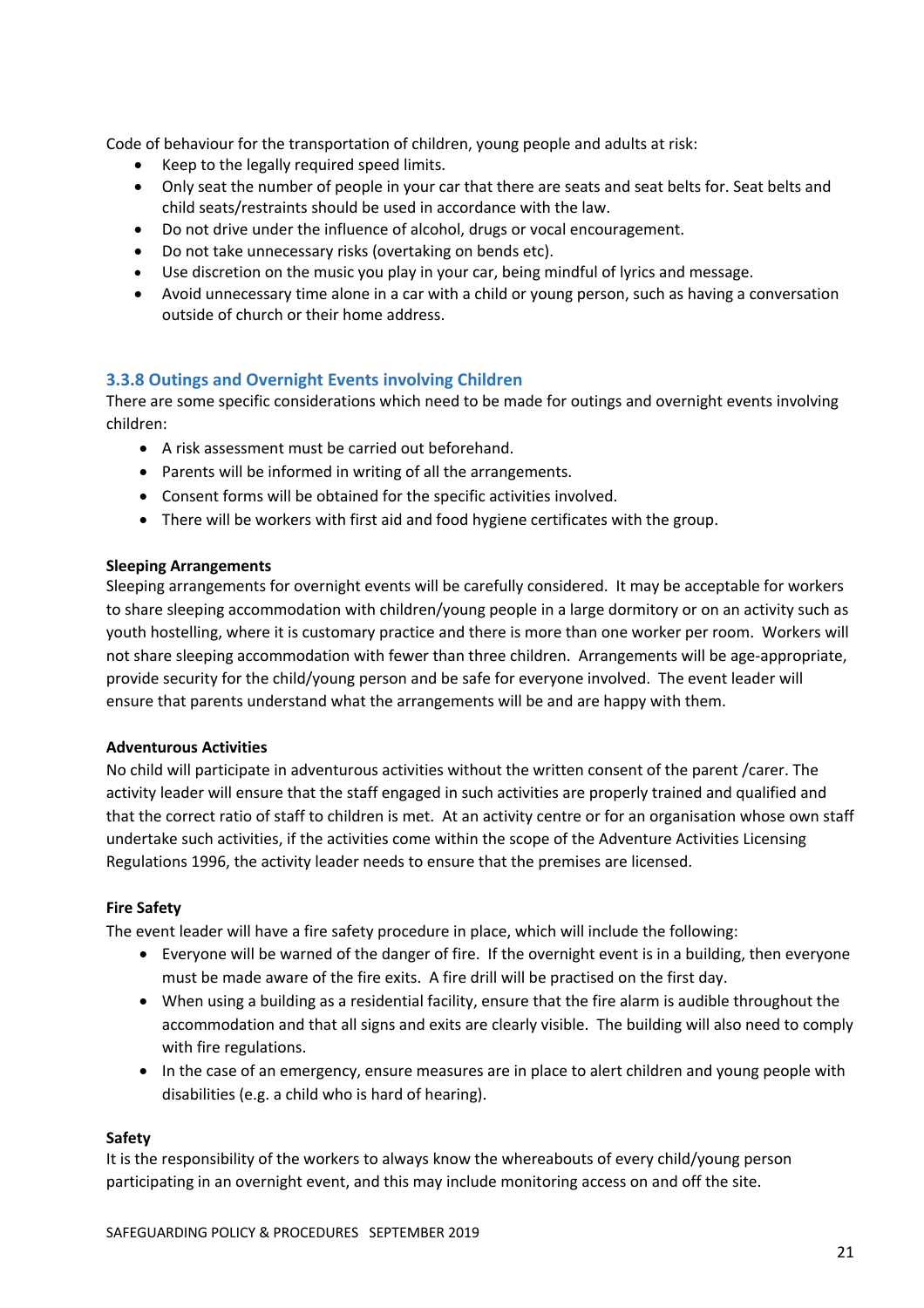General safety rules will be applied as appropriate (e.g. no running around tents due to the risk of injury from tripping over guy lines).

#### **Medical Information**

A medical consent form should be completed by the parent / guardian and held by the leader. This will include any health concerns, emergency contact information and contact details for their GP. All leaders should be made aware of particular needs.

#### **Insurance**

Residential activity organisers will check that there is adequate insurance cover for any activities planned. If the trip is at a centre it is also important to establish that there is appropriate public liability insurance in place.

#### **Swimming Trips**

There will be an increased adult to child ratio for swimming trips. Prior to the trip, workers will establish the swimming ability of the children attending and obtain specific consent. Workers should never change in front of the children.

# **3.3.9 Outings and Overnight Events involving Adults at Risk**

As with outings and events for children, there are additional considerations for a group taking adults with additional needs, such as learning difficulties or mental health needs, on outings or overnight events:

- A risk assessment must be carried out beforehand
- Planning for the trip should take into account specific medical, physical and support needs of each group member, bearing in mind that there may be people in the group who have individual care needs that will have to be met (including personal care)
- Adults at risk should be included in the planning of trips and events
- Consideration should be given to the suitability and accessibility of the venue and accommodation, travel time and mode of transport, and the affordability of the event
- Adults at risk should be given all the information about the trip beforehand so that they know where they are going, how long it will take to get there and what type of activities they will be taking part in.
- There should be a minimum of two leaders with each group; the individual needs of those attending may determine the additional number of people required.

#### **Sleeping Arrangements**

Consideration should be given to the individual needs of those staying overnight. If there is a need for personal care or additional support during the night, it would be better that the person's usual caregiver also attends the event and therefore shares a room with them.

# **Personal Care**

It is not appropriate for church workers to perform personal care for adults at risk unless this is their usual task (ie if they have come along to help generally, but also have a caring role for a member of the group, they can provide personal care for that person).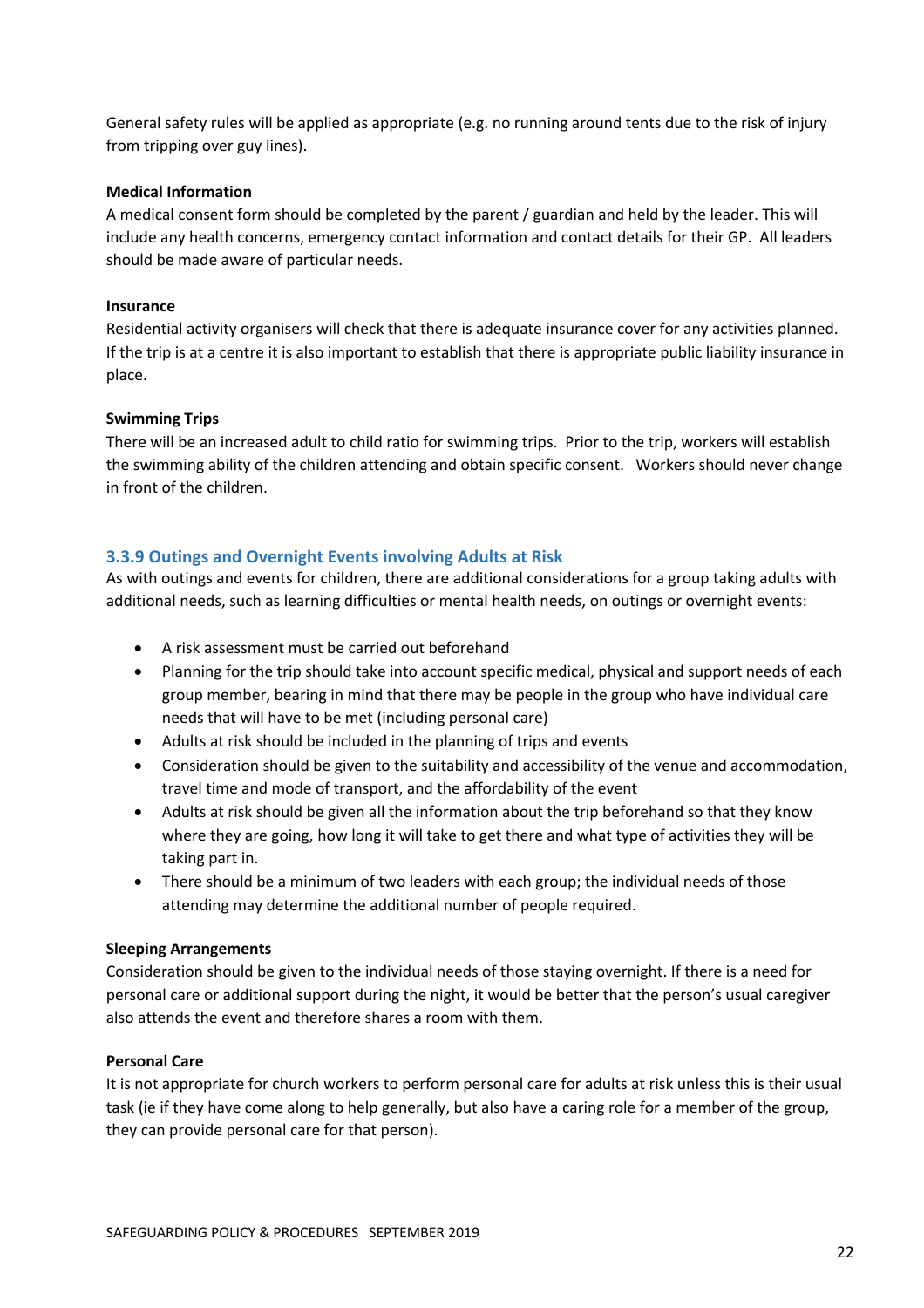#### **Activities**

Leaders should consider the mobility needs of the group when deciding on activities or events. For example, if members of the group have difficulty walking, then including a walking tour around a town may be inaccessible to some who are attending. If you have members of the group who use wheelchairs then consideration needs to be given as to whether you have sufficient workers to support those who may need pushing.

#### **Safety**

It is the responsibility of the workers to always know the whereabouts of every person in the group; this may include monitoring access on and off the site.

General safety rules will be applied as appropriate and advice sought from the event organiser / venue about the fire evacuation procedures. A copy of the event / venue risk assessment should be included with the group leader's risk assessment.

#### **Consent and Medical Information**

It is important to recognise that adults at risk are mostly able to give consent for their own involvement in activities, inclusion in photographs and medical treatment. However, in some situations the question of capacity may arise. The guidelines clearly state that an adult at risk should have a say in their care and any arrangements made for them, however, there may be occasions when you need to involve others in decision making. In these situations, seek advice from the DPS with regard to who should be involved. A medical consent form should be completed by each member of the group and held by the leader. This will include any health concerns, emergency contact information and contact details for their GP. This will allow emergency medical personnel to have access to information should the need arise.

#### **Holding and Dispensing of Medication**

Church workers should never agree to hold or dispense medication for those on an event. If someone is unable to manage their own medication, then consideration should be given as to whether their usual carer could attend with them or whether they will not be able to attend the event.

# **3.4 SAFER COMMUNITY**

# **3.4.1 Bullying**

Bullying is another form of abuse, and it can be verbal or physical. Bullying doesn't just happen to children, often adults can be victims too. There is no legal definition of bullying, but it is usually defined as a repeated pattern of behaviour intended to cause emotional or physical harm to another person, or exert power over them. The effect of bullying on the victim can be profound, both emotionally and physically, regardless of their age, ability or status.

It is important to recognise that bullying happens within churches, and it is not isolated to the children and young people. Anyone in the church can be a victim of bullying, just as anyone in the church can be the bully, including those in leadership.

Some examples of bullying that could arise in the church context are:

- Being verbally or physically abusive towards another person
- Isolating or deliberately ignoring someone, or excluding them from group activities
- Spreading rumours and malicious untruths about another person in the church
- Use of email, phone or social media to publicly challenge or undermine someone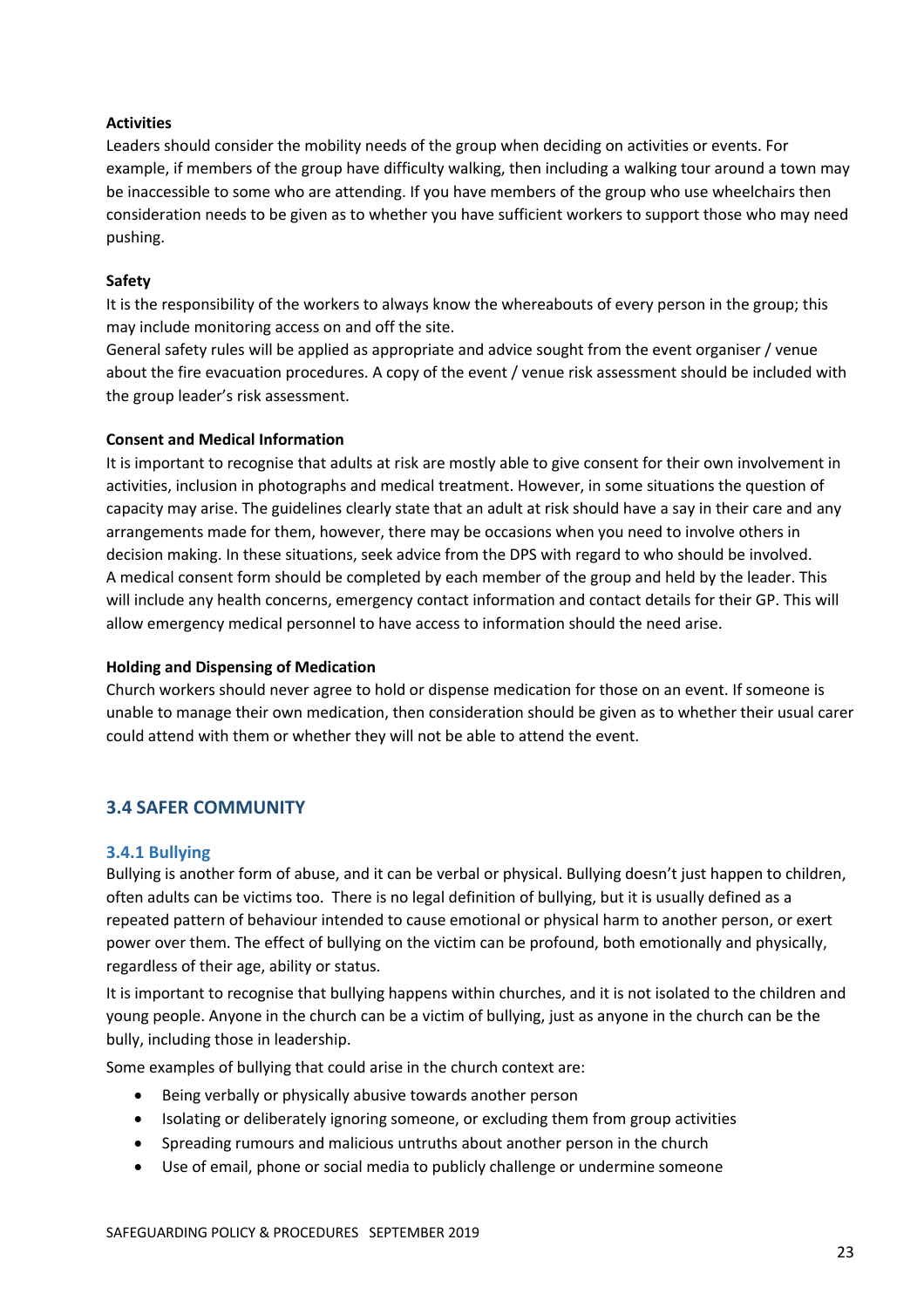- Name calling and personal insults
- Making false accusations
- Sending abusive messages or degrading images via phone, email or social media

Bullying will always cause a great deal of pain and harm for those on the receiving end. Many people affected by bullying, both children and adults, believe they have nowhere to turn. They are scared to speak out and often blame themselves. They can become fearful and reclusive. It is important that churches are able to recognise when bullying is occurring and are prepared to take action to resolve the situation.

Some signs that can indicate a person is being bullied are as follows:

• Withdrawal from group or church activities; appearing anxious, tearful or more reticent than usual, particularly in a certain context; development of mental health difficulties, such as depression or anxiety disorders; drop in performance relating to any church roles; physical injuries.

In order to help prevent bullying, the following procedures will be adopted within the church:

- Everyone in the church, whether children or adults, should know how they can report any incidents of bullying.
- All allegations of bullying will be treated seriously and details will be carefully checked before action is taken.
- The bullying behaviour will be investigated and bullying will be stopped as quickly as possible.
- An attempt will be made to help bullies change their behaviour.
- All allegations and incidents of bullying will be recorded, together with the actions that are taken.
- Where an allegation of bullying is made against a church or group leader, advice will be sought from the local Baptist Association Safeguarding Contact as this should be addressed.
- Incidents of bullying may be reported to the statutory authorities in line with the church safeguarding procedures.

It is important to distinguish bullying from other behaviour, such as respectfully challenging or disagreeing with someone else's beliefs or behaviours, setting reasonable expectations with regard to work deadlines and activities or taking legitimate disciplinary action.

# **3.4.2 Working with Alleged or Known Offenders**

When someone attending the church is known to have abused children or adults at risk, or a serious allegation has been made, the church safeguarding team will supervise the individual concerned and offer pastoral care, but in its commitment to protect vulnerable groups, will set boundaries for that person which they shall be expected to keep. These will be set out in what is known as a Safeguarding Contract.

When it is known that a person who has been convicted of abusing children, young people or adults is attending our church, it is important that their behaviour within the church community is properly managed and that a contract is put in place. There are also times when it will be appropriate to take such measures with a person who has faced allegations of abuse, but hasn't been convicted.

In determining the details of the contract:

- The DPS will inform and take advice from the local Baptist Association Safeguarding Contact.
- There will be a discussion about who should be informed about the nature of the offence and the details of the contract.
- The rights of the offender to re-build their life without people knowing the details of their past offence should be balanced against the need to protect children, young people and adults at risk.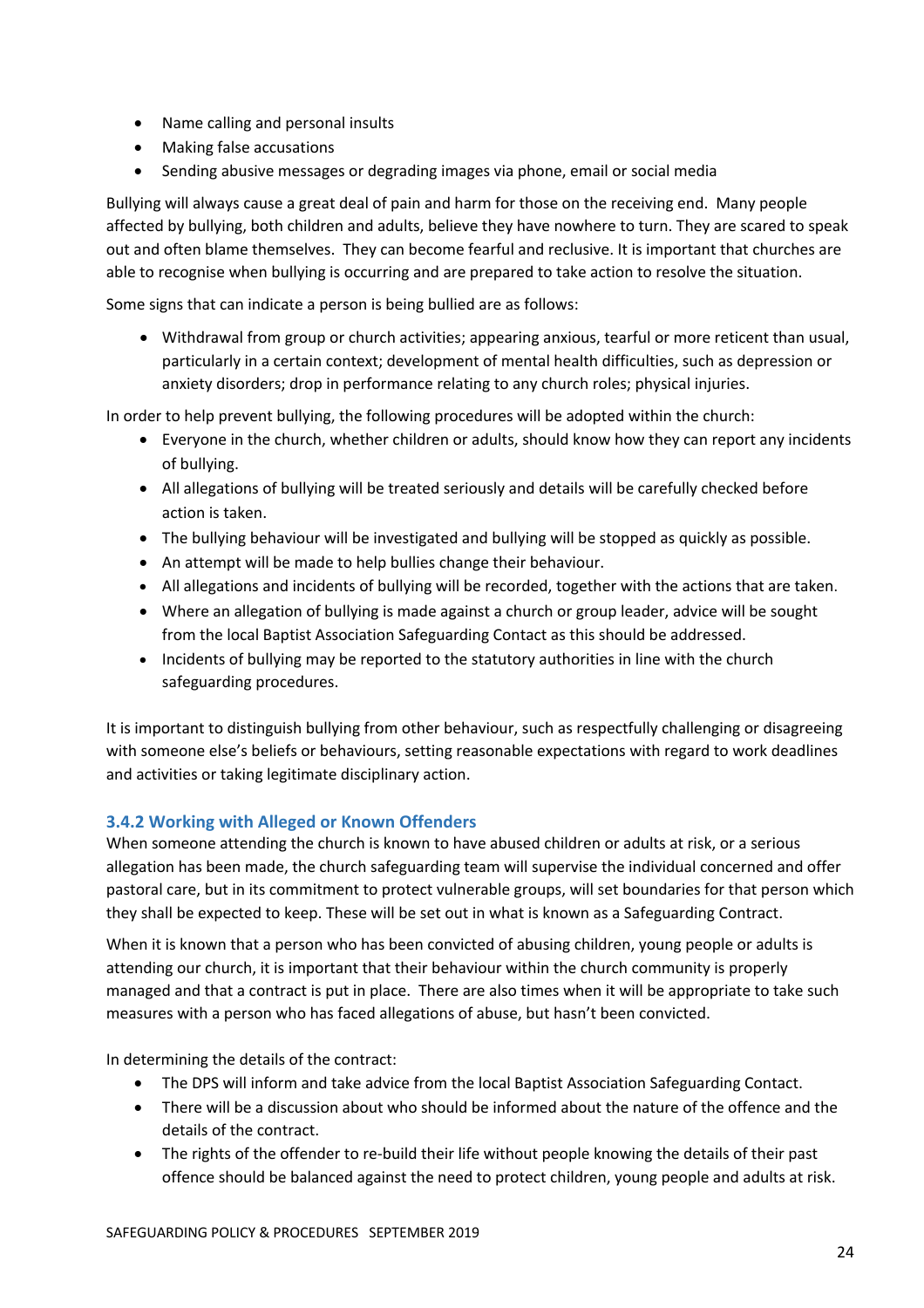- The members of the church Safeguarding Team will always be informed.
- The DPS should determine whether the person is subject to supervision or is on the Sex Offenders' Register. If so, the DPS should make contact with the offender's specialist probation officer (SPO) who will inform the church of any relevant information or restrictions that they should be aware of.

An open discussion will be held with the person concerned in which clear boundaries are established for their involvement in the life of the church. A written contract will be drawn up which identifies appropriate behaviour. The person will be required to sign the contract and it will be monitored and enforced. If the contract is broken certain sanctions will be discussed and considered with the local Baptist Association Safeguarding Contact.

# **3.4.3 Alleged or known offenders who are themselves adults at risk**

A formal contract may be quite a daunting process for someone with learning difficulties or a young person, yet having safeguards in place is still necessary. Therefore, an alternative may be to arrange a meeting with the individual in question where they can be taken though the main elements of a formal contract in a way that is non-threatening and easy to understand. Notes would be taken and the individual would need to verbally agree to the requirements laid out in the meeting.

Rather than signing a formal 'contract', the individual would instead sign to say that they agree with the minutes or meeting notes, and that they will stick to what has been agreed during the meeting. This will result in the same outcome as a contract, but is a more informal and appropriate approach for an adult at risk. The agreed requirements will need to be reviewed regularly to make sure that the individual is complying, exactly as a formal contract would be.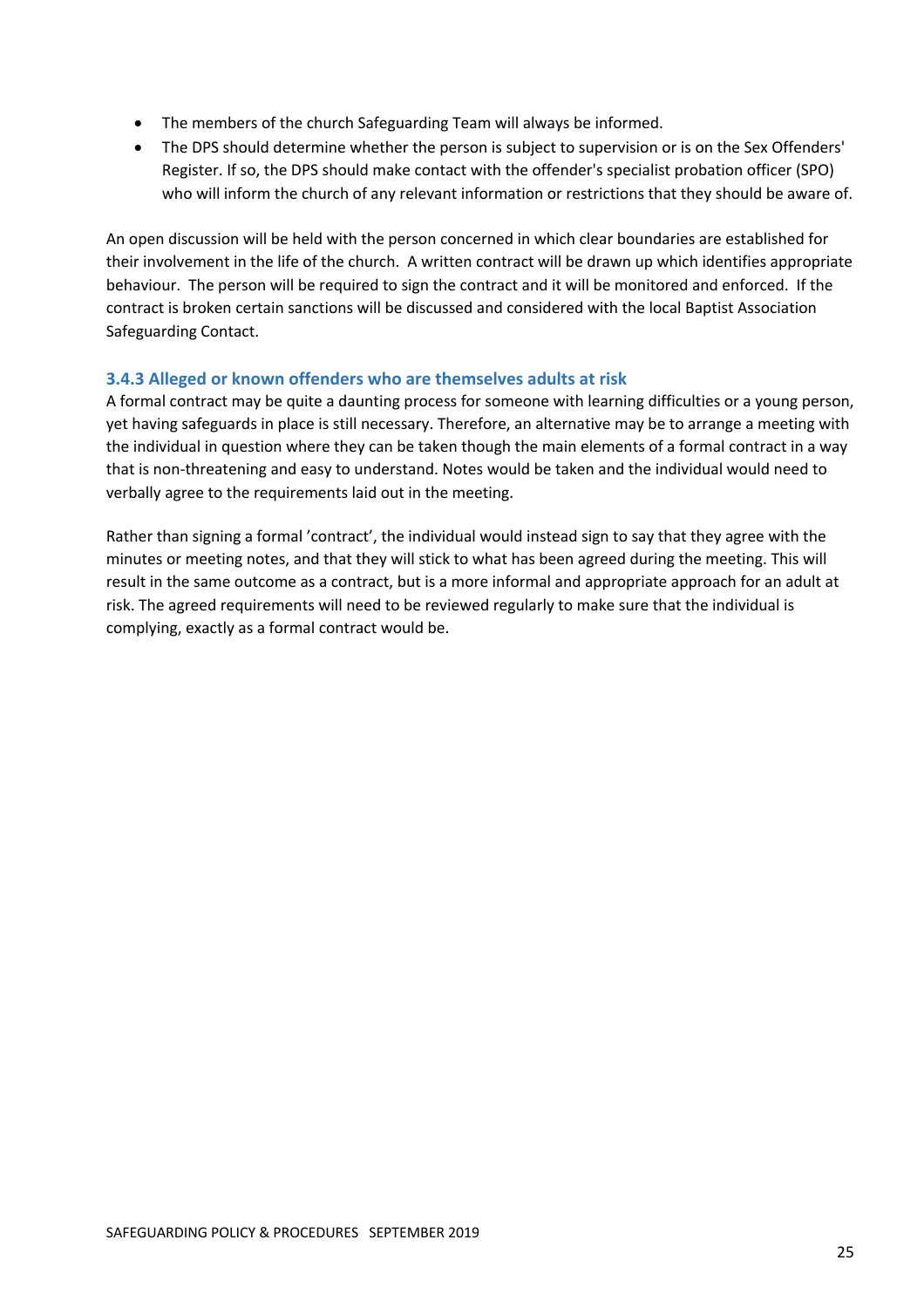# **SECTION 4 - USEFUL CONTACTS**

#### **Local Authority Designated Officer (LADO)**

*Mark Goddard Kim Taylor 0116 305 7597 0116 305 5641*

#### **Police**

Contact 101, or 999 in an emergency

#### **Adult Social Services**

8.30am - 5pm (8:30am - 4:30pm Fridays) 0116 305 0004 Out of hours 0116 255 1606

#### **Children's Social Services**

24hr phone line 0116 305 0005

#### **Local Baptist Association Safeguarding Contact**

*Dave Bedford 07737 946 681 dbedford.emba@gmail.com Alan Davies 07963 675 951 adavies.emba@gmail.com Ed Ronayne 07766 980 970 eronayne.emba@gmail.com Mark Clay 07975 863 772 mclay.emba@gmail.com*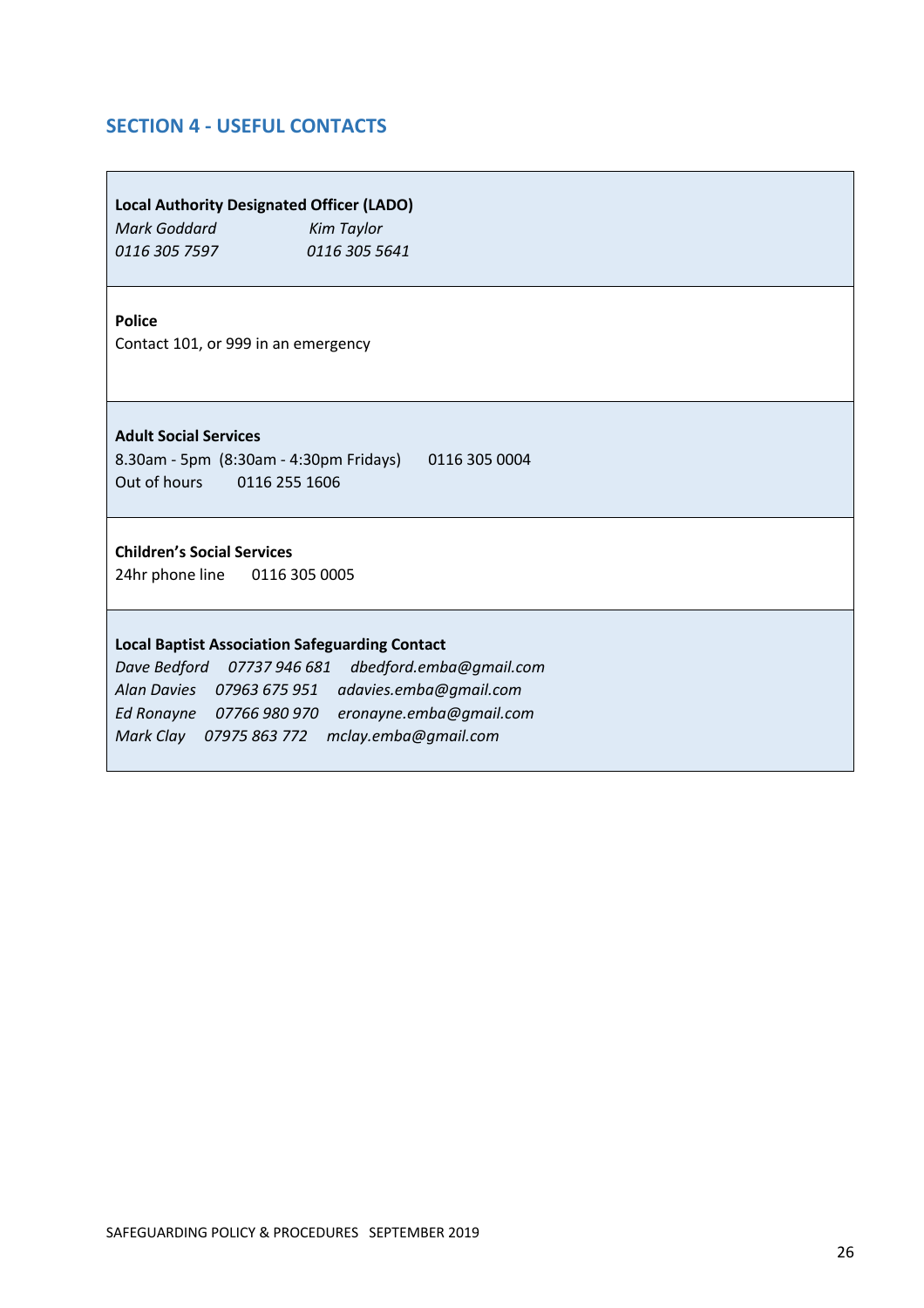# **APPENDIX 1 - DEFINITIONS OF ABUSE**

# **Understanding, Recognising and Responding to Abuse**

Abuse and neglect are forms of maltreatment of a child or adult at risk. Somebody may abuse or neglect a child or adult by inflicting harm, or by failing to act to prevent harm. Children and adults at risk may be abused in a family, or in an institutional or community setting; by those known to them or, more rarely, by a stranger. They may be abused by an adult or adults or a child or children. There are many different ways in which people suffer abuse. The list below is, sadly, not exhaustive.

| Type of abuse         | Child                                                                                                                                                                                                                                                                                                                                                                                      | Adult at risk                                                                                                                                                                                                                                                 |  |  |
|-----------------------|--------------------------------------------------------------------------------------------------------------------------------------------------------------------------------------------------------------------------------------------------------------------------------------------------------------------------------------------------------------------------------------------|---------------------------------------------------------------------------------------------------------------------------------------------------------------------------------------------------------------------------------------------------------------|--|--|
| Physical              | Actual or likely physical injury to a child,<br>or failure to prevent physical injury to a<br>child.                                                                                                                                                                                                                                                                                       | To inflict pain, physical injury or suffering<br>to an adult at risk.                                                                                                                                                                                         |  |  |
| Emotional             | The persistent, emotional, ill treatment<br>of a child that affects their emotional<br>and behavioural development. It may<br>involve conveying to the child that they<br>are worthless and unloved, inadequate,<br>or that they are given responsibilities<br>beyond their years.                                                                                                         | The use of threats, fear or power gained by<br>another adult's position, to invalidate the<br>person's independent wishes. Such<br>behaviour can create very real emotional<br>and psychological distress. All forms of<br>abuse have an emotional component. |  |  |
| Sexual                | Involves forcing or enticing a child to<br>take part in sexual activities, whether or<br>not the child is aware of what is<br>happening. This includes non-contact<br>activities, such as involving children in<br>looking at, or in the production of,<br>pornographic material or watching<br>sexual activities, or encouraging<br>children to behave in sexually<br>inappropriate ways. | Any non-consenting sexual act or<br>behaviour.<br>No one should enter into a sexual<br>relationship with someone for whom they<br>have pastoral responsibility or hold a<br>position of trust.                                                                |  |  |
| Neglect               | Where adults fail to care for children<br>and protect them from danger,<br>seriously impairing health and<br>development.                                                                                                                                                                                                                                                                  | A person's wellbeing is impaired and their<br>care needs are not met. Neglect can be<br>deliberate or can occur as a result of not<br>understanding what someone's needs are.                                                                                 |  |  |
| Type of Abuse         | <b>Additional Definitions</b>                                                                                                                                                                                                                                                                                                                                                              |                                                                                                                                                                                                                                                               |  |  |
| Financial             | The inappropriate use, misappropriation, embezzlement or theft of money, property<br>or possessions.                                                                                                                                                                                                                                                                                       |                                                                                                                                                                                                                                                               |  |  |
| Spiritual             | The inappropriate use of religious belief or practice; coercion and control of one<br>individual by another in a spiritual context; the abuse of trust by someone in a<br>position of spiritual authority (e.g. minister). The person experiences spiritual abuse<br>as a deeply emotional personal attack.                                                                                |                                                                                                                                                                                                                                                               |  |  |
| <b>Discrimination</b> | The inappropriate treatment of a person because of their age, gender, race, religion,<br>cultural background, sexuality or disability.                                                                                                                                                                                                                                                     |                                                                                                                                                                                                                                                               |  |  |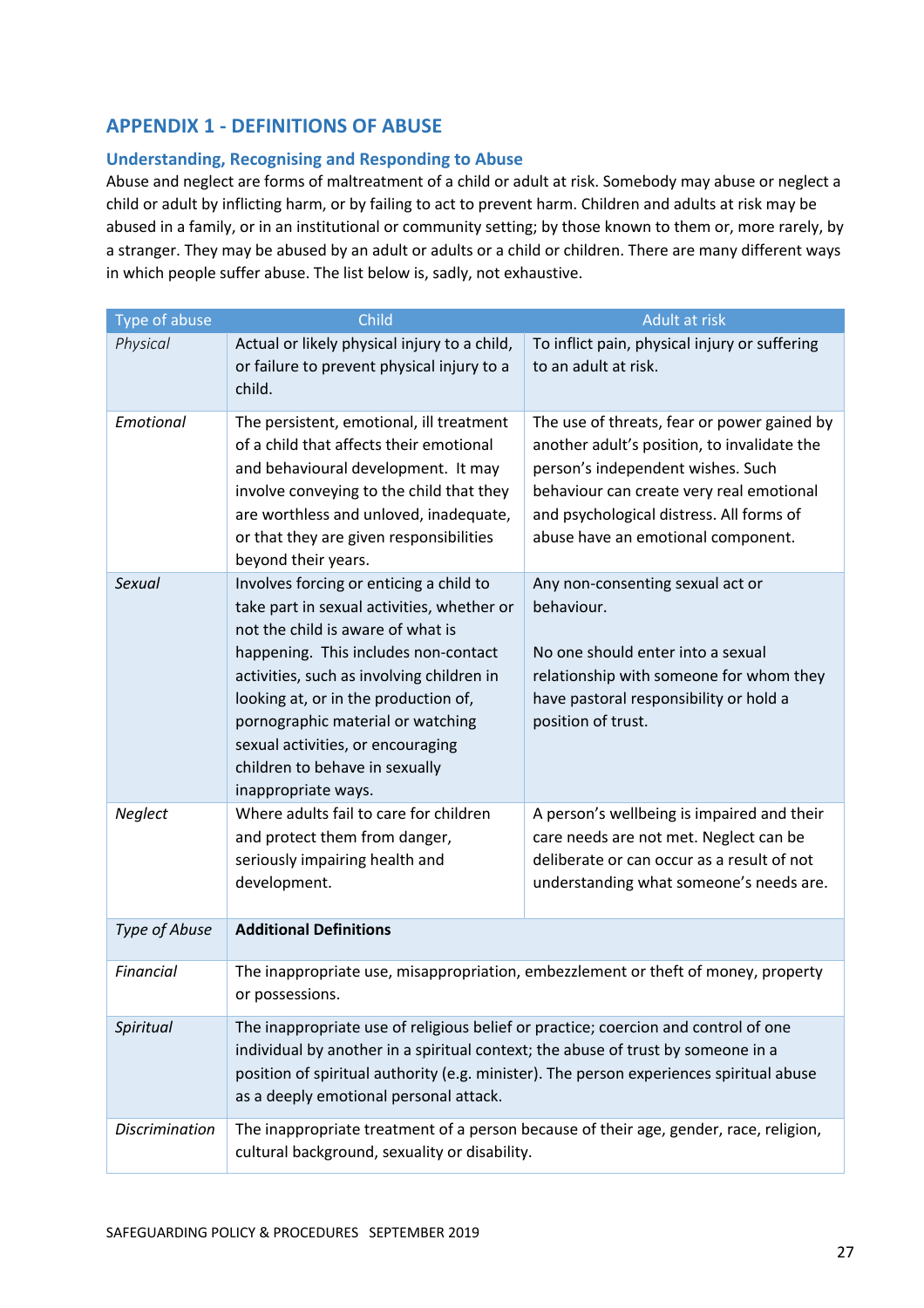| <b>Institutional</b> | The mistreatment or abuse of a person by a regime or individuals within an<br>institution. It can occur through repeated acts of poor or inadequate care and neglect,<br>or poor professional practice or ill-treatment. The church as an institution is not<br>exempt from perpetrating institutional abuse.                                                                                                                                                                                                         |
|----------------------|-----------------------------------------------------------------------------------------------------------------------------------------------------------------------------------------------------------------------------------------------------------------------------------------------------------------------------------------------------------------------------------------------------------------------------------------------------------------------------------------------------------------------|
| Domestic<br>Abuse    | Domestic abuse is any threatening behaviour, violence or abuse between adults who<br>are or have been in a relationship, or between family members. It can affect anybody<br>regardless of their age, gender, sexuality or social status.<br>Domestic abuse can be physical, sexual or psychological, and whatever form it takes,<br>it is rarely a one-off incident. Usually there is a pattern of abusive and controlling<br>behaviour where an abuser seeks to exert power over their family member or<br>partner. |
| <b>Cyber Abuse</b>   | The use of information technology (email, mobile phones, websites, social media,<br>instant messaging, chatrooms, etc.) to repeatedly harm or harass other people in a<br>deliberate manner.                                                                                                                                                                                                                                                                                                                          |
| Self-harm            | Self-Harm is the intentional damage or injury to a person's own body. It is used as a<br>way of coping with or expressing overwhelming emotional distress. An individual may<br>also be neglecting themselves, which can result in harm to themselves.                                                                                                                                                                                                                                                                |
| Mate crime           | 'Mate crime' is when people (particularly those with learning disabilities) are<br>befriended by members of the community, who go on to exploit and take advantage<br>of them.                                                                                                                                                                                                                                                                                                                                        |
| Modern<br>Slavery    | Modern slavery is the practice of treating people as property; it includes bonded<br>labour, child labour, sex slavery and trafficking. It is illegal in every country of the<br>world.                                                                                                                                                                                                                                                                                                                               |
| Human<br>Trafficking | Human trafficking is when people are bought and sold for financial gain and/or abuse.<br>Men, women and children can be trafficked, both within their own countries and over<br>international borders. The traffickers will trick, coerce, lure or force these vulnerable<br>individuals into sexual exploitation, forced labour, street crime, domestic servitude or<br>even the sale of organs and human sacrifice.                                                                                                 |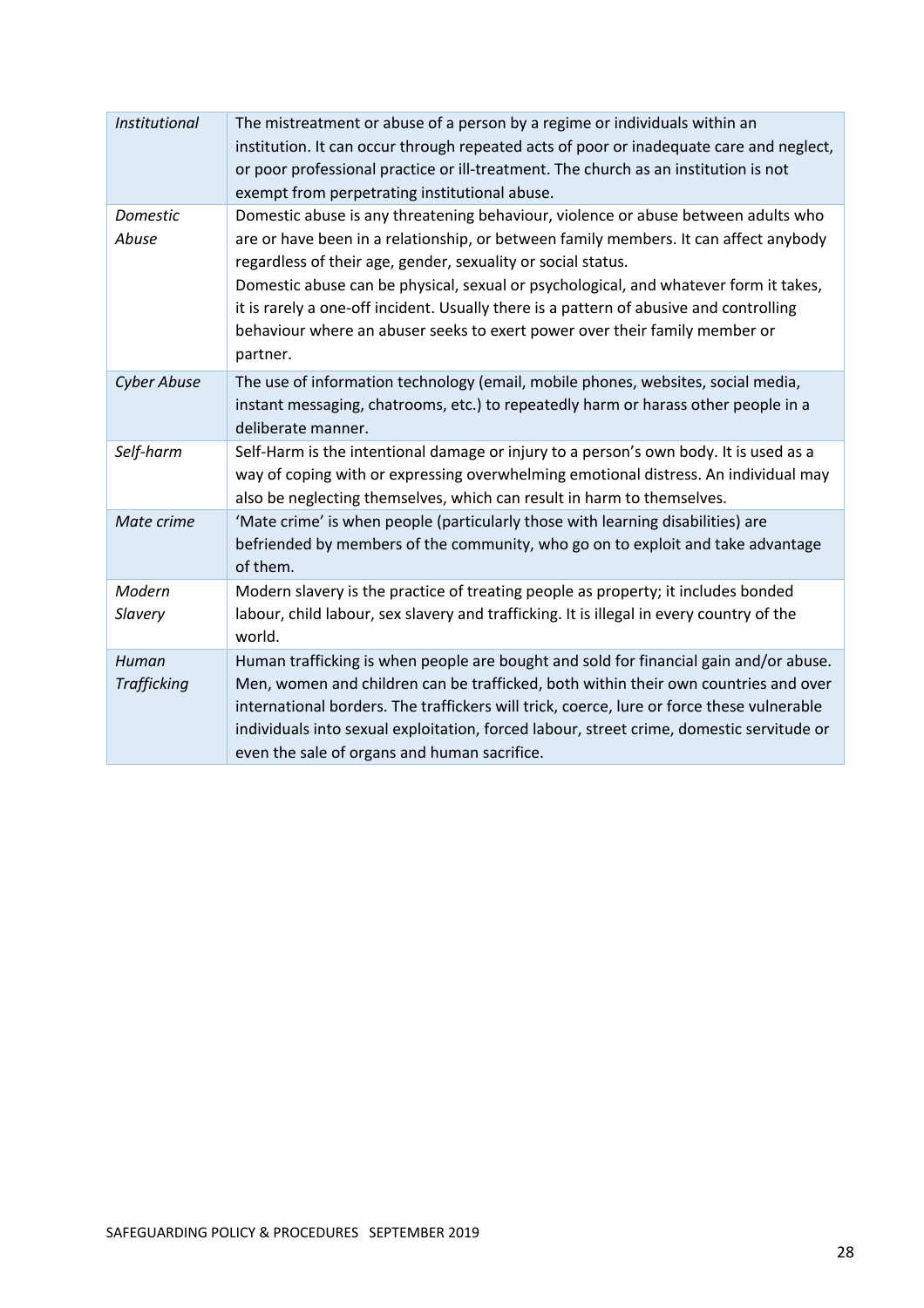| Radicalisation                         | The radicalisation of individuals is the process by which people come to support any<br>form of extremism and, in some cases, join terrorist groups. Some individuals are<br>more vulnerable to the risk of being groomed into terrorism than others.                                                                                                                                                                                                                                                |
|----------------------------------------|------------------------------------------------------------------------------------------------------------------------------------------------------------------------------------------------------------------------------------------------------------------------------------------------------------------------------------------------------------------------------------------------------------------------------------------------------------------------------------------------------|
| Honour /<br>Forced<br>Marriage         | An honour marriage / forced marriage is when one or both of the spouses do not, or<br>cannot, consent to the marriage. There may be physical, psychological, financial,<br>sexual and emotional pressure exerted in order to make the marriage go ahead. The<br>motivation may include the desire to control unwanted behaviour or sexuality.                                                                                                                                                        |
| Female<br>Genital<br><b>Mutilation</b> | Female genital mutilation (FGM) comprises all procedures involving partial or total<br>removal of the female external genitalia or other injury to the female genital organs<br>for non-medical reasons as defined by the World Health Organisation (WHO). FGM is<br>a cultural practice common around the world and is largely performed on girls aged<br>between 10 and 18. Performing acts of FGM is illegal in the UK as is arranging for a<br>child to travel abroad for FGM to be carried out. |
| <b>Historic Abuse</b>                  | Historic abuse is the term used to describe disclosures of abuse that were perpetrated<br>in the past. Many people who have experienced abuse don't tell anyone what<br>happened until years later, with around one third of people abused in childhood<br>waiting until adulthood before they share their experience.                                                                                                                                                                               |

Whilst it is not possible to be prescriptive about the signs and symptoms of abuse and neglect, the following list sets out some of the indicators which might be suggestive of abuse:

- unexplained injuries on areas of the body not usually prone to such injuries
- an injury that has not been treated/received medical attention
- an injury for which the explanation seems inconsistent
- a child or adult at risk discloses behaviour that is harmful to them
- unexplained changes in behaviour or mood (e.g. becoming very quiet, withdrawn or displaying sudden bursts of temper)
- inappropriate sexual awareness in children
- signs of neglect, such as under-nourished, untreated illnesses, inadequate care.

**It should be recognised that this list is not exhaustive and the presence of one or more indicators is not in itself proof that abuse is actually taking place. It is also important to remember that there might be other reasons why most of the above are occurring**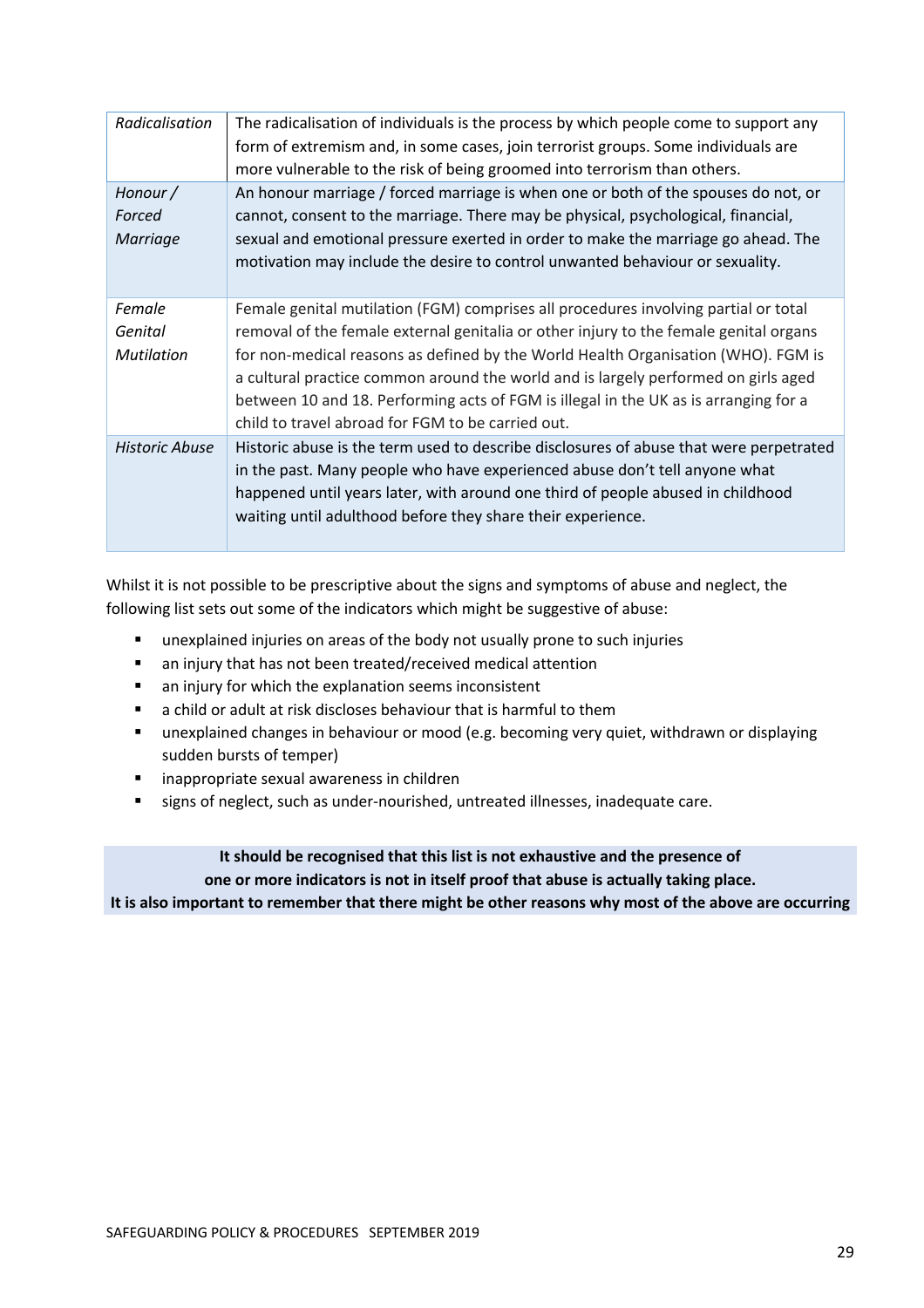# **APPENDIX 2 – DETAILED GUIDANCE ON REPORTING REQUIREMENTS**

## **STAGE 1 – THE WORKER**

The duty of the person who receives information or who has a concern about the welfare of a child, young person or adult at risk is to RECOGNISE the concerns, make a RECORD in writing and RESPOND by passing on their concerns to the DPS. If he/she is not contactable, or they are implicated in the situation, another member of the church Safeguarding Team should be contacted instead.

Concerns should be passed on to the DPS within 24 hours of the concern being raised. If anyone is considered to be in imminent danger of harm, a report should be made immediately to the police by calling 999. If such a report is made without reference to the DPS, they should be informed as soon as possible afterwards.

A written record using the standard incident report form should be made as soon as possible after a child or adult at risk tells you about harmful behaviour, or an incident takes place that gives cause for concern.

#### **The record should:**

- be hand-written as soon as possible after the event
- be legible and state the facts accurately (when hand-written notes are typed up later the original hand-written notes should be retained)
- include the child or adult at risk's name, address, date of birth (or age if the date of birth is not known)
- include the nature of the concerns/allegation/disclosure
- include a description of any bruising or other injuries that you may have noticed
- include an exact record of what the child or adult at risk has said, using their own words where possible
- include what was said by the person to whom the concerns were reported
- include any action taken as a result of the concerns
- be signed and dated
- be kept secure and confidential and made available only to the church Safeguarding Team (including the church minister), representatives of any statutory authorities involved and the local Baptist association.

If concerns arise in the context of children's or adult at risk work, the worker who has the concern may in the first instance wish to talk it through with their group leader, where appropriate. However, such conversations should not delay concerns being passed on to the DPS. It should be clear that the duty remains with the worker to record and pass on their concerns to the DPS.

If an issue concerns an adult at risk who does not give permission to pass on the information to anyone else, the worker should explain that they will need to speak with the DPS, who will have greater expertise in dealing with the issue at hand.

If a concern is brought to the attention of a group leader by one of the workers, the leader should remind the worker of their duty to record and report, and will also themselves have a duty to pass on the concern to the DPS.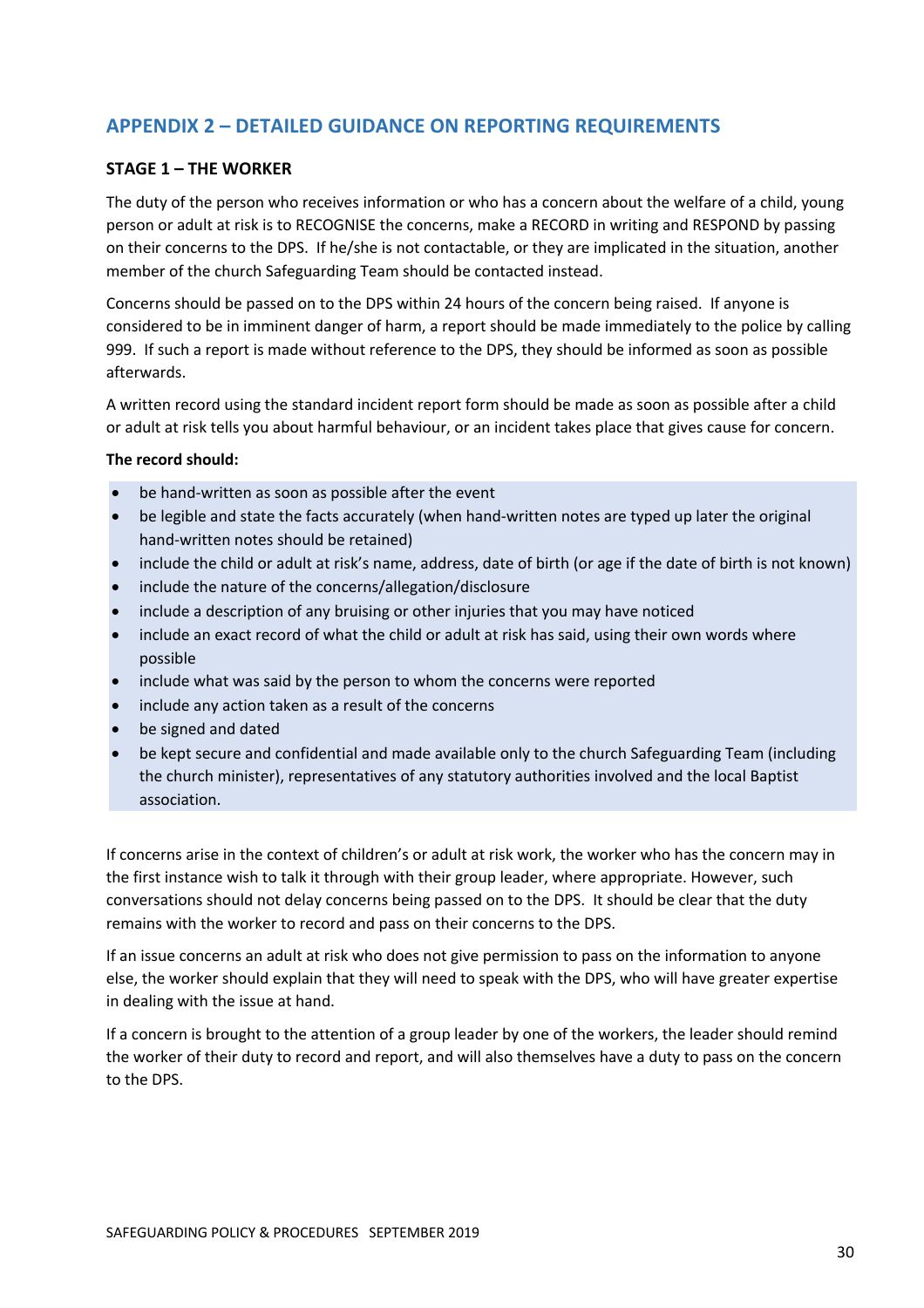# **STAGE 2 – THE DESIGNATED PERSON FOR SAFEGUARDING (DPS)**

The duty of the DPS on receiving a report is to REVIEW the concern that they have received and REPORT the concern on to the appropriate people, where necessary.

## **The duty to REVIEW**

In reviewing the report that is received, the DPS:

- should take into account their level of experience and expertise in assessing risk to children or adults at risk.
- must take into account any other reports that have been received concerning the same individual or family.
- may speak with others in the church where appropriate (including the Minister and church Safeguarding Team, unless allegations involve them) who may have relevant information and knowledge that would impact on any decision being made. Such conversations should not lead to undue delay in taking any necessary action.
- may consult with other agencies to seek guidance and advice in knowing how to respond appropriately to the concerns that have been raised.

#### **The duty to REPORT**

The DPS will decide who the report should be referred on to, working in conjunction with the church Safeguarding Team where appropriate. They may:

- refer back to the worker who made the initial report if there is little evidence that a child or adult at risk is being harmed, asking for appropriate continued observation.
- refer the concern to others who work with the child or adult at risk in question, asking for continued observation where appropriate.
- Inform parents / carers under certain circumstances, where doing so would not present any further risk of harm.
- Make a formal referral to the police or local Social Services team. With adults at risk, confidentiality means that someone's personal business is not discussed with others, except with their permission. This is not always possible when considering passing relevant information about abuse or concerns to the statutory authorities, however, it is possible to keep the information confidential to the relevant parties. This means not telling or hinting to others what has been disclosed, not even for prayer ministry purposes. For adults at risk, concerns will only be referred to the police or Social Services without consent where:
	- the person lacks the mental capacity to make such a choice
	- there is a risk of harm to others
	- in order to prevent a crime
- If an allegation is made against someone who works with children<sup>\*</sup> the allegation should be reported to the Local Authority Designated Officer (LADO) or equivalent. The LADO is located within Children's Services and should be alerted to all cases in which it is alleged that a person who works with children has:
	- behaved in a way that has harmed, or may have harmed, a child
	- possibly committed a criminal offence against children, or related to a child
	- behaved towards a child or children in a way that indicates s/he is unsuitable to work with children.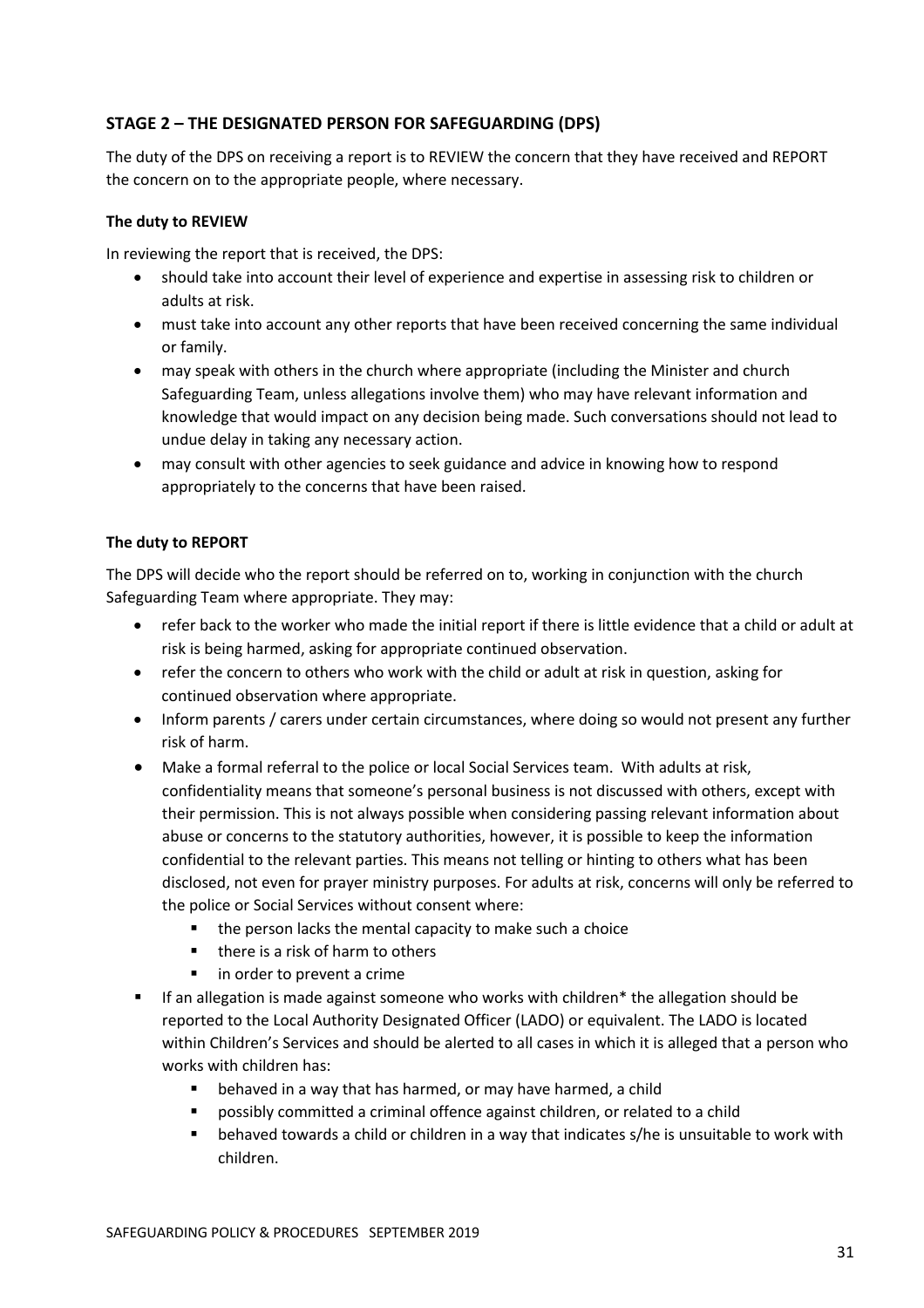If an allegation is made against someone who works with adults at risk<sup>\*</sup>, it should be reported to the police or Adult Social Services.

*\*If a worker has an allegation made against them, they should step down from all church duties until the incident has been investigated by the statutory authorities. It may also be appropriate to put a Safeguarding Contract in place; this should be discussed with the local Baptist Association Safeguarding Contact.*

- Whenever a formal referral is made to the police, Social Services or LADO, the DPS should report the referral to:
	- The Safeguarding Trustee
	- The Minister
	- The local Baptist Association Safeguarding Contact

A record should be kept of all safeguarding incidents and should be considered in the annual review of the church's safeguarding policy. All original reports should be retained safely and securely by the DPS and a written record should be made of the actions taken.

# **STAGE 3 – THE NEXT STEPS**

Responsibilities to **REPORT** and **SUPPORT** in stage 3 of the process are shared by the church Safeguarding Team and the Minister.

#### **The duty to SUPPORT**

Once concerns, suspicions and disclosures of abuse have been addressed, the church continues to have a responsibility to offer support to all those who have been affected, including:

Victims; Alleged perpetrators; Children; Adults at risk; Other family members; Church workers; Church Safeguarding Team; Minister; Leadership Team.

# **The duty to REPORT**

If a church worker has been accused of causing harm to children, young people or adults at risk this would be classed as a serious incident that should be reported to the Charity Commission by those churches that are registered with the Charity Commission.

If a worker has been removed from their post or would have been removed from their post because of the risk of harm that they pose to children, young people or adults at risk, there is also a statutory duty to report the incident to the Disclosure and Barring Service (DBS).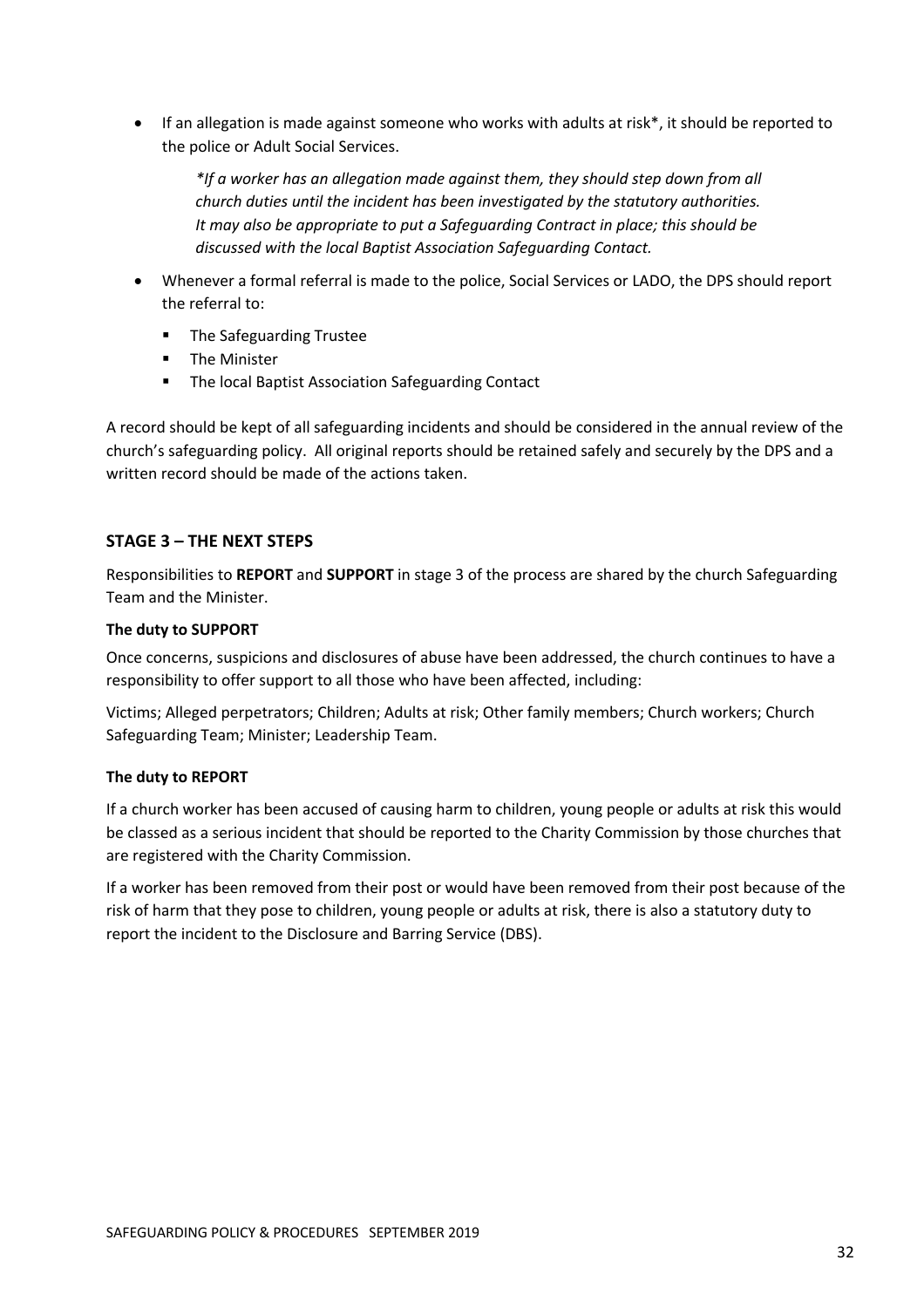# **APPENDIX 3 – SAFEGUARDING INCIDENT FORM**

*This form should be completed by the Designated Person for Safeguarding*

| Name of church / organisation               |  |
|---------------------------------------------|--|
| Contact details of church /                 |  |
| organisation                                |  |
| Name of Designated Person for               |  |
| Safeguarding (DPS)                          |  |
| <b>Contact details of Designated Person</b> |  |
| for Safeguarding                            |  |
|                                             |  |
| Name of concerned person or to              |  |
| whom disclosure was given                   |  |
|                                             |  |

| Contact details of concerned person |  |
|-------------------------------------|--|
| or whom disclosure was given        |  |
|                                     |  |
|                                     |  |

#### **INDIVIDUAL OF CONCERN - CONTACT DETAILS**

| Name                         |  |
|------------------------------|--|
| Date of birth                |  |
| Address                      |  |
|                              |  |
|                              |  |
|                              |  |
| Phone number / Email address |  |

#### **THE INCIDENT**

What happened? (Nature of concern / disclosure made - use the person's own words if known

When did it happen? (date, time)

Where did it happen? (specific location)

Who was allegedly involved and in what way? (includes witnesses)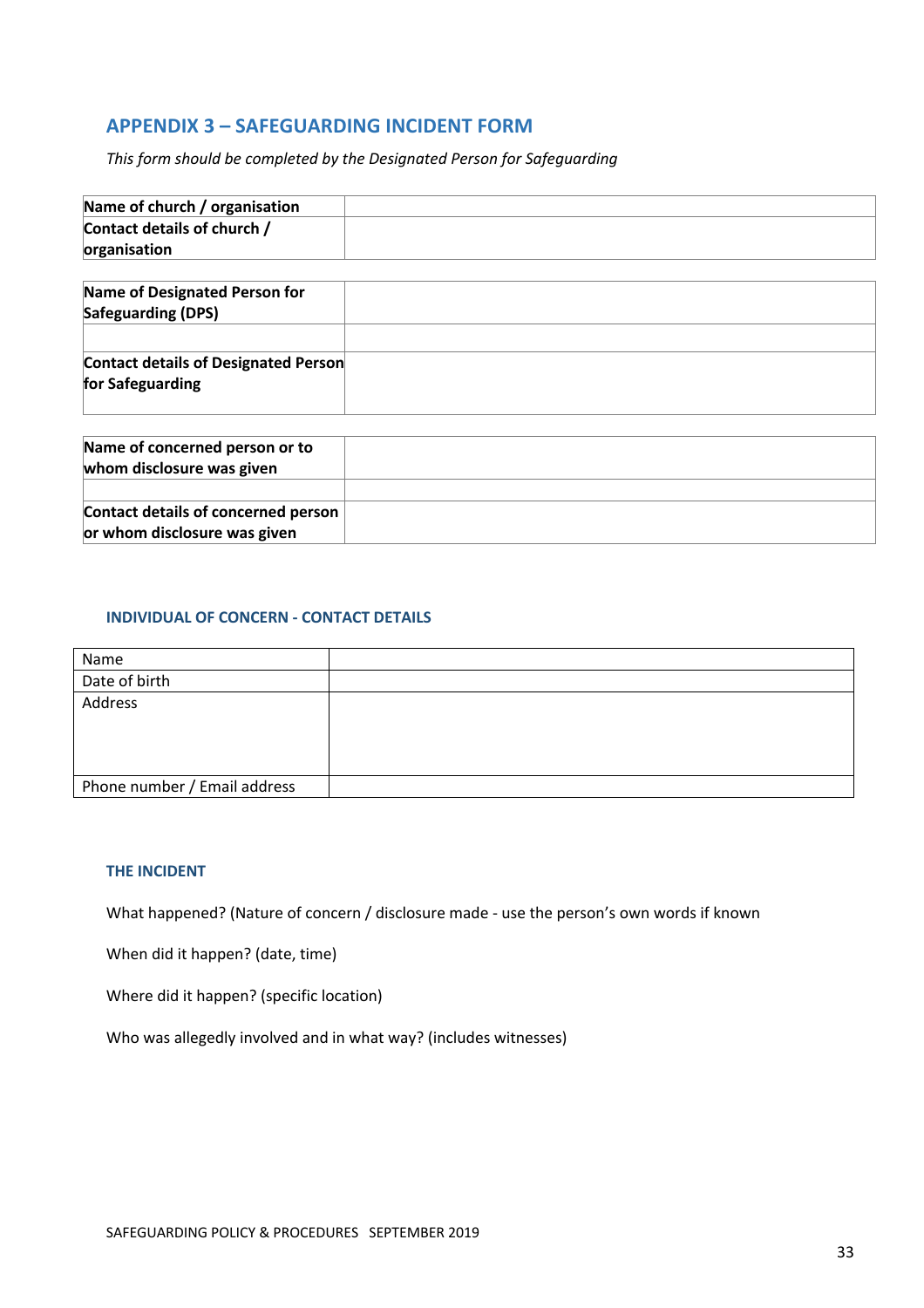#### ANY ACTION THAT HAS BEEN TAKEN

| Have the carers or parents / guardians been informed?<br>If so, when and by whom?  | (Please tick) | Yes | lΝo |  |
|------------------------------------------------------------------------------------|---------------|-----|-----|--|
| Have the statutory authorities been informed?<br>If so, please complete the table: |               | Yes | Νo  |  |

#### *Example:*

| Authority                 | Police              |  |  |
|---------------------------|---------------------|--|--|
| Name                      | Bobby               |  |  |
| Position                  | Child abuse officer |  |  |
| Email contact             | bobby@police.com    |  |  |
| Phone contact             | 077999              |  |  |
| Contacted by              | Minister            |  |  |
| Date & time of<br>contact | 1.30pm<br>1/4/15    |  |  |

Has the Local Association been informed? *(Please do so if the statutory authorities are involved)* If so, when and by whom? Any other action taken:

#### FUTURE ACTION TO BE TAKEN

What action needs to be taken?

Who is responsible for this?

## SIGNATURES

| Signature of        | Signature of minister, or |  |
|---------------------|---------------------------|--|
| Designated          | Church Safeguarding       |  |
| Safeguarding Person | Team member               |  |
| Date & time         | Date & time               |  |

 $Yes$  |  $No$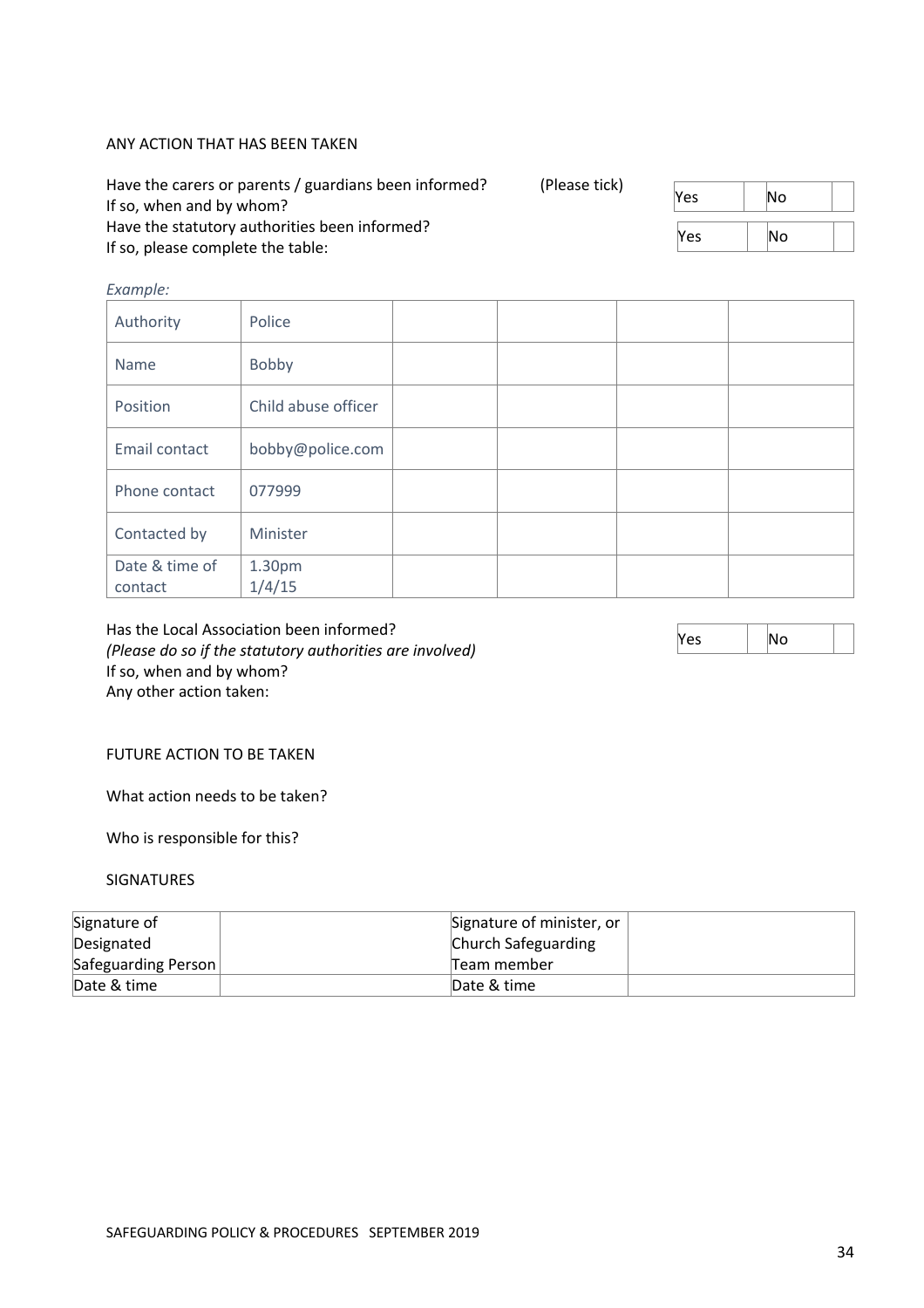#### **BODY MAP**

Name of Individual of Concern\_\_\_\_\_\_\_\_\_\_\_\_\_\_\_\_\_\_\_\_\_\_\_\_\_\_\_\_\_\_\_\_\_\_\_\_\_\_\_\_\_\_\_\_\_\_\_\_\_\_\_\_\_\_\_

Name of person completing this form

These diagrams are designed for the recording of any observable bodily injuries that may appear on the person. Where bruises, burns, cuts, or other injuries occur, shade and label them clearly on the diagram. **Remember it's not your job to investigate or to decide if an injury or mark is non-accidental. Listen, observe and pass it on.**